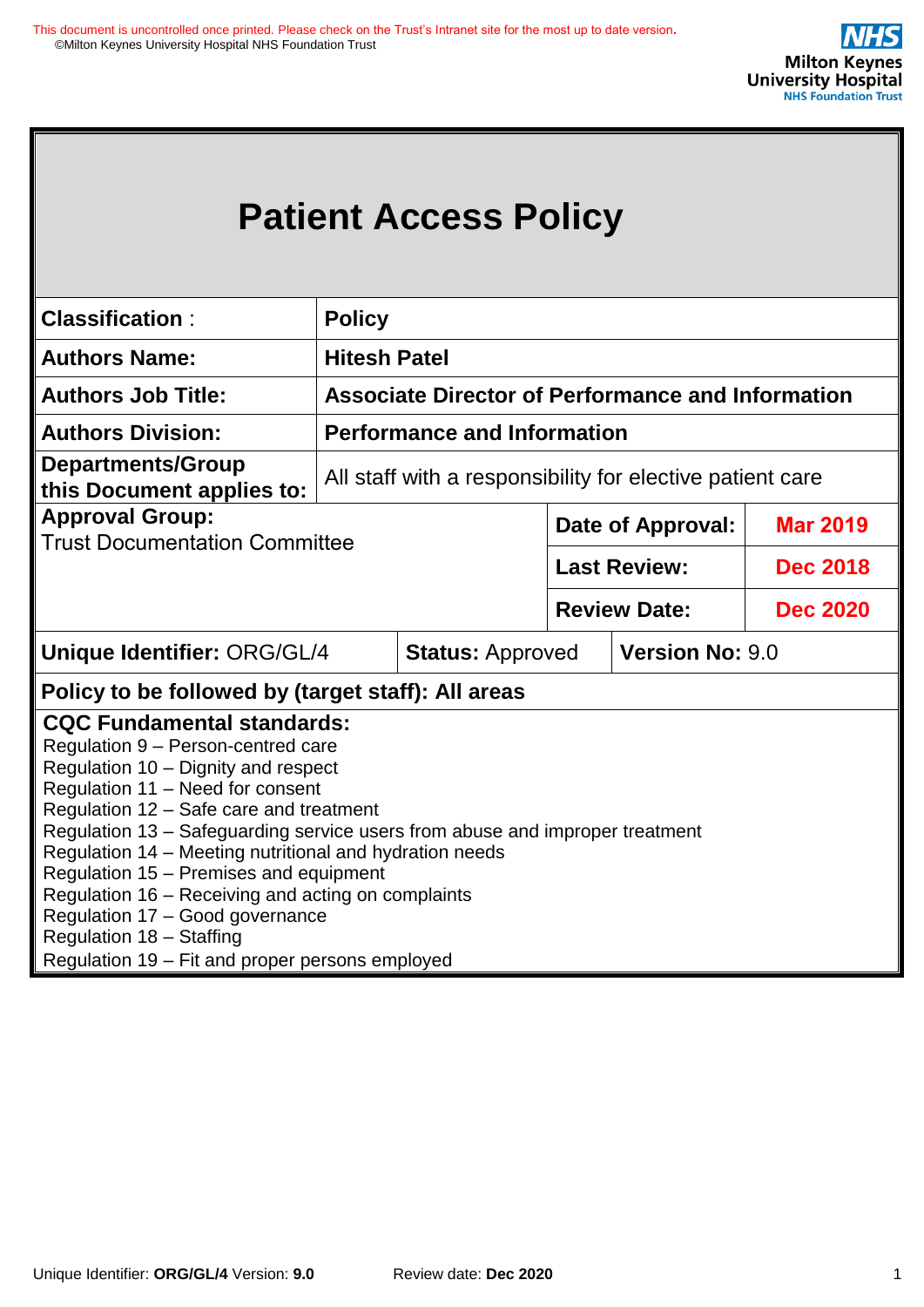| 1.0  |    |
|------|----|
| 2.0  |    |
| 3.0  |    |
| 4.0  | 16 |
| 5.0  |    |
| 6.0  |    |
| 7.0  |    |
| 8.0  |    |
| 9.0  |    |
| 10.0 |    |
| 11.0 |    |
|      |    |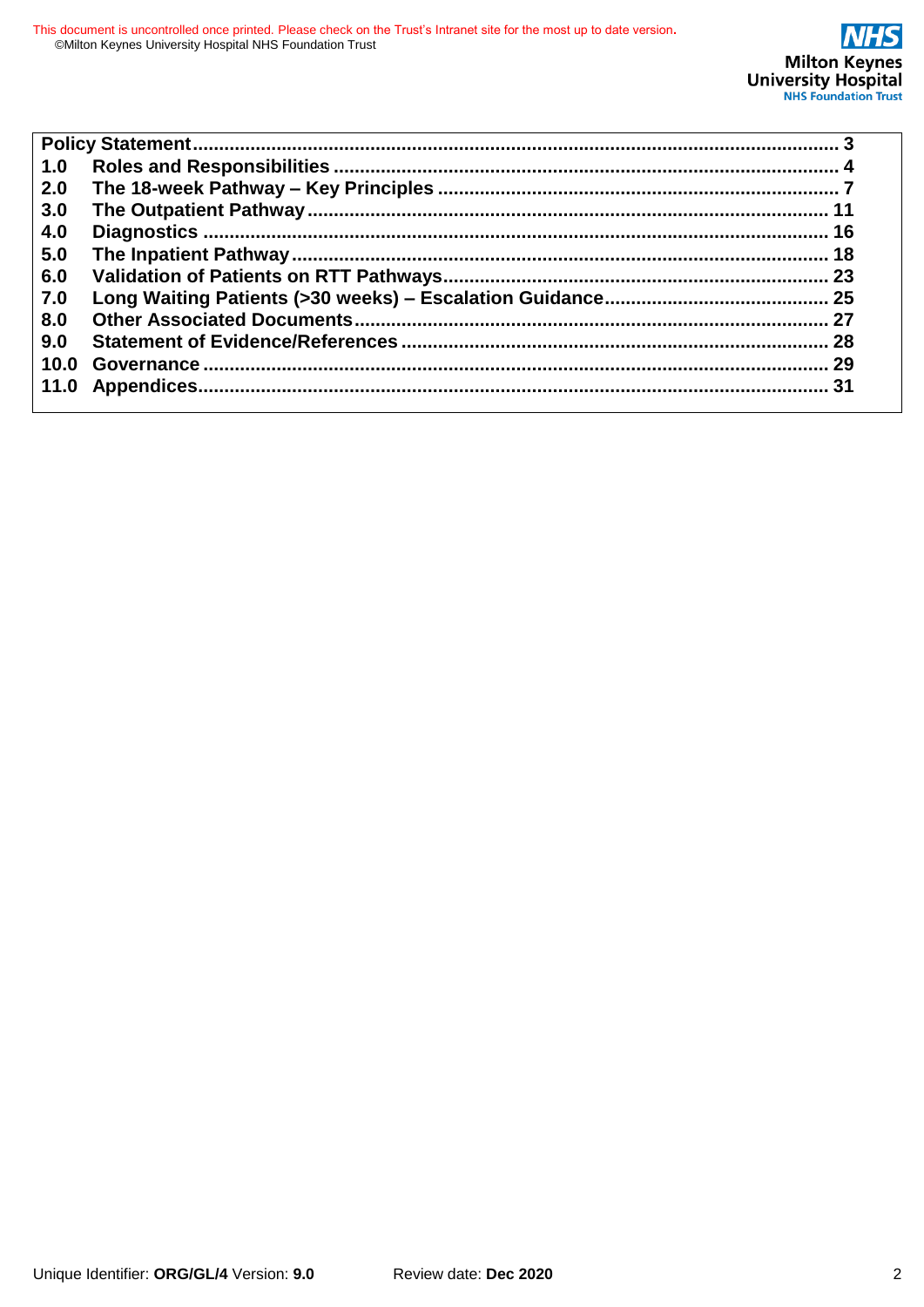## **Policy Statement**

Milton Keynes University Hospital NHS Foundation Trust (MKUH or 'the Trust') is committed to the delivery of both safe and effective patient care under the terms of the NHS Constitution. In the context of this policy, this is achieved by providing a transparent, consistent and clear approach to the management of patients on elective (i.e. non-emergency) care pathways.

## **Purpose and scope**

Aimed at all staff who work with elective pathways, the Patient Access Policy (Access Policy) provides a transparent, consistent and clear approach to the management of patients on elective 18-week Referral To Treatment (RTT) pathways. In Appendix A and Appendix B, a list of acronyms and definitions have been provided to support the contents in this Access Policy.

## **Implementation and dissemination of document**

The clinical divisions are responsible for identifying the relevant staff members applicable under this policy and ensuring that a copy of policy is included as part of their induction. A copy of the Access Policy can be found on both the Trust Intranet and patient facing Trust website.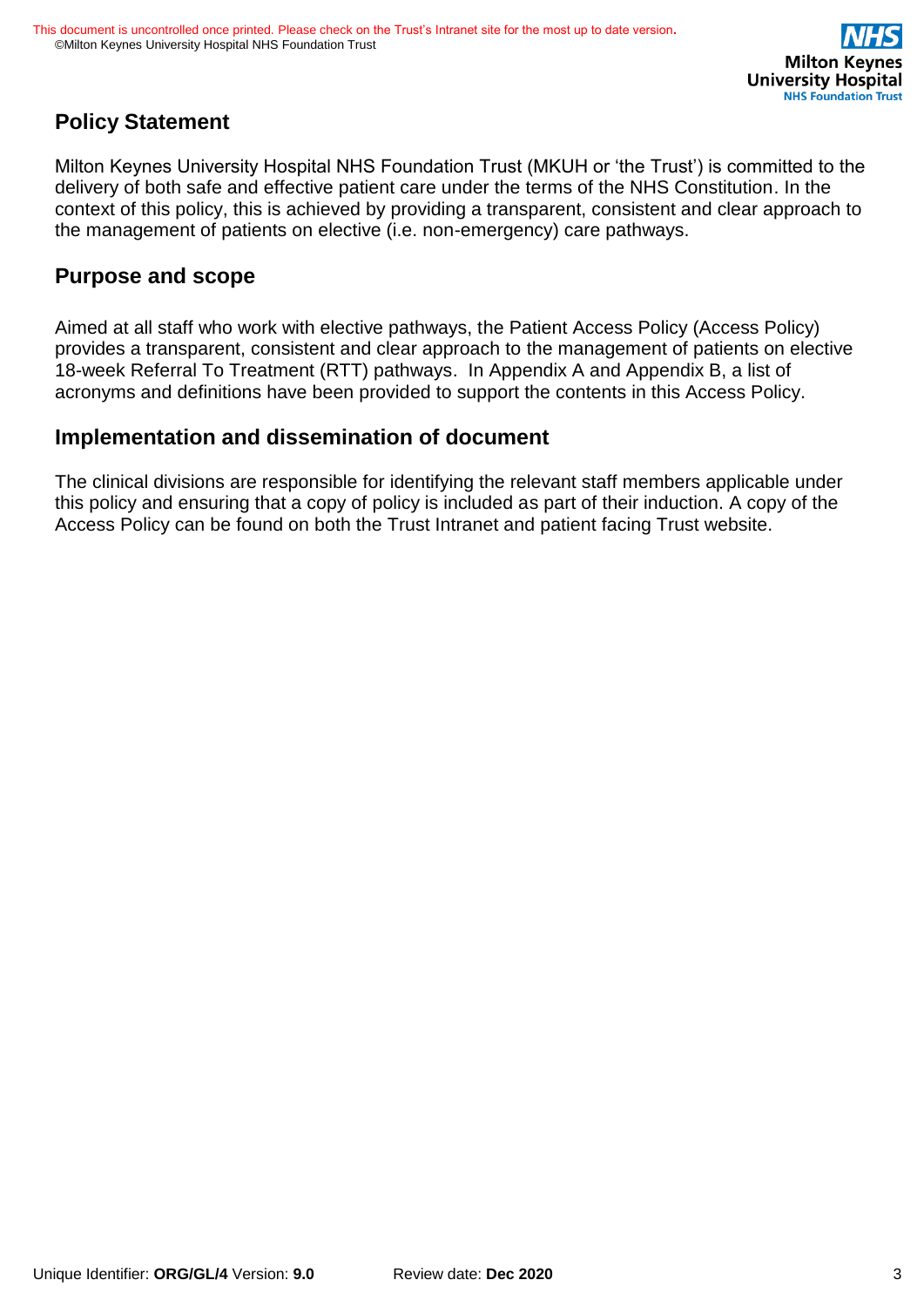

## **1.0 Roles and Responsibilities**

Maintaining the data which contributes to waiting lists is the responsibility of all Trust staff involved with elective patient care. However, it is clear that specific groups and individuals have greater day to day responsibility and these are outlined below.

**Trust Board** – Has overall responsibility for assuring the Trust's obligation to meeting the objectives set out in the NHS Constitution concerning waiting list management and performance and will be kept informed via a programme of internal and external audit.

**Management Board** – The Management Board will receive reports from both the Deputy Chief Executive Officer and the Director of Clinical Services on matters relevant to waiting list performance, including performance against national waiting time targets and related operational issues.

**Data Quality Compliance Board (DQCB) –** The DQCB was established to coordinate efforts to improve data quality; identifying areas for improvement through information asset assurance, compliance audits and key performance indicators and then using the results to develop action plans for the clinical divisions to implement. RTT data quality has a significant impact upon waiting times with incorrect data potentially affecting the care delivered to patients.

**Chief Executive Officer (CEO)** – Has overall responsibility for the management of the Trust and its performance, including statutory returns regarding patient waiting times and ensuring Trust compliance with the objectives set out in the NHS Constitution.

**Deputy Chief Executive Officer (Deputy CEO)** – Has executive accountability for reporting matters pertaining to waiting list performance to the CEO, including performance against national waiting time targets.

**Director of Clinical Services** – Has executive accountability for waiting list management from an operational perspective*.* The Director of Clinical Services has overall management responsibility for all operational staff that record data onto the Trust's information systems and is therefore ultimately responsible for the accuracy of this information.

**Divisional Clinical Director** – The Divisional Clinical Director is responsible for making the final decision for all patients who are to be put on active monitoring following a decision to admit the patient for treatment. This decision can only be made in exceptional circumstances, as described in section 5.4 of this policy.

**Associate Director of Performance & Information** – At a Trust lead level, the Associate Director of Performance & Information has responsibility for monitoring and reporting of waiting list performance.

**CSU Management Teams (including General / Service Managers, Chiefs of Service, Heads of Nursing and Clinical Directors)** – Members of the CSU management teams have responsibility for the quality of waiting list data recorded within their CSU. CSU managers must ensure that staff within their team, who have any involvement with the management of patient waiting lists, including the capture, recording and management of relevant patient data, are made aware of and fully understand the content of the Patient Access Policy and that the principles within the policy apply to all information systems that are covered within the scope of this document. A representative of each CSU is required to report to DQCB on an annual basis,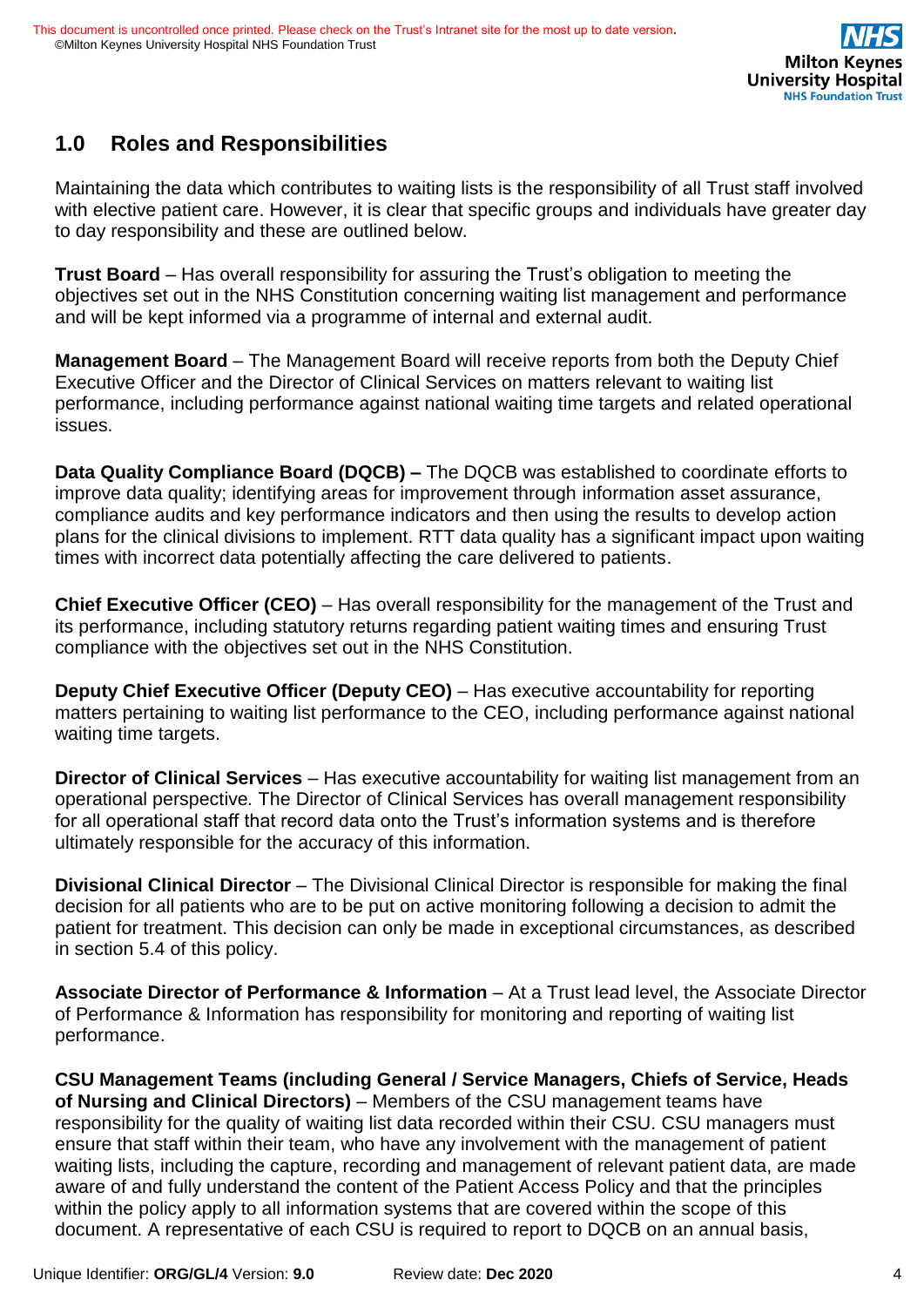providing assurance on the data quality performance of their CSU and that any data quality risks are being appropriately managed.

**Performance & Information Department** – Is responsible for reporting the Trust's position nationally in regards to patient waiting times for 18-week RTT, diagnostics and cancer.

**Information Asset Owners –** Are ultimately accountable for the quality of data held in the information asset that they 'own' and provide assurance that risk to the quality of waiting list data is being managed effectively. Accurate waiting list data is dependent on these assets being appropriately managed and risks controlled.

**Information Asset Administrators** – Are responsible for ensuring that procedures, standards and checks are developed and implemented for their assets and that their systems which support accurate waiting list information are configured to optimise data quality. They are responsible for recognising actual or potential waiting list data quality issues, escalating to Information Asset Owners, and putting plans in place to resolve them. Specifically:

- Reviewing the Patient Access Policy, ensuring they are kept up to date with any national changes;
- Ensuring compliance with the Patient Access Policy and associated policies (e.g. Data Quality Policy) – via spot checks, and rolling programmes of audit;
- Ensuring staff receive adequate training in the use of systems related to the processing of patient waiting list data, e.g. PAS and the waiting list management tool; and
- Providing assurance to the DQCB, via an annual report, of the data quality performance of their system and of the checks and procedures in place.

**Team/Ward Managers and Administrative Managers –** It is the responsibility of line managers to ensure their staff comply with the Patient Access Policy and are trained to competently use the appropriate information systems, including how to raise waiting list concerns.

**All Staff –** All staff are personally responsible for the quality of data used to support waiting lists entered by themselves, or on their behalf, on the Trust's computerised systems. This responsibility will be clarified in their job description and monitored via ongoing supervision/appraisal. It is essential that any alterations or updated information is amended as soon as possible on the Trust PAS (Patient administration system) and other systems to provide up-to-date information to support the delivery of care and reduce any associated risk to patient safety.

**Community Responsibilities -** Meeting the 18-week RTT target is the responsibility of the entire healthcare community. Each section of the community has responsibilities it needs to follow to ensure that the 18-week target can be met.

**General Practitioners (GP's)** – GP's play a pivotal role in ensuring that patients are fully informed of the likely waiting times of a new outpatient appointment and of the need to be both contactable and available for an appointment when they are referred. Wherever possible, GP's should use the e-Referral system to refer all patients who are on an 18-week pathway, and should refer according to the established protocol and best practice.

**Clinical Commissioning Groups (CCGs)** – The CCGs are responsible for ensuring good lines of communication between GP's and the Trust. Additionally, CCGs must ensure that there is no more than a one week (five working days) delay (from the date of GP referral) in referral from a Referral Management Service. The CCGs are also responsible for managing tertiary providers and ensuring that they are sent in a timely manner.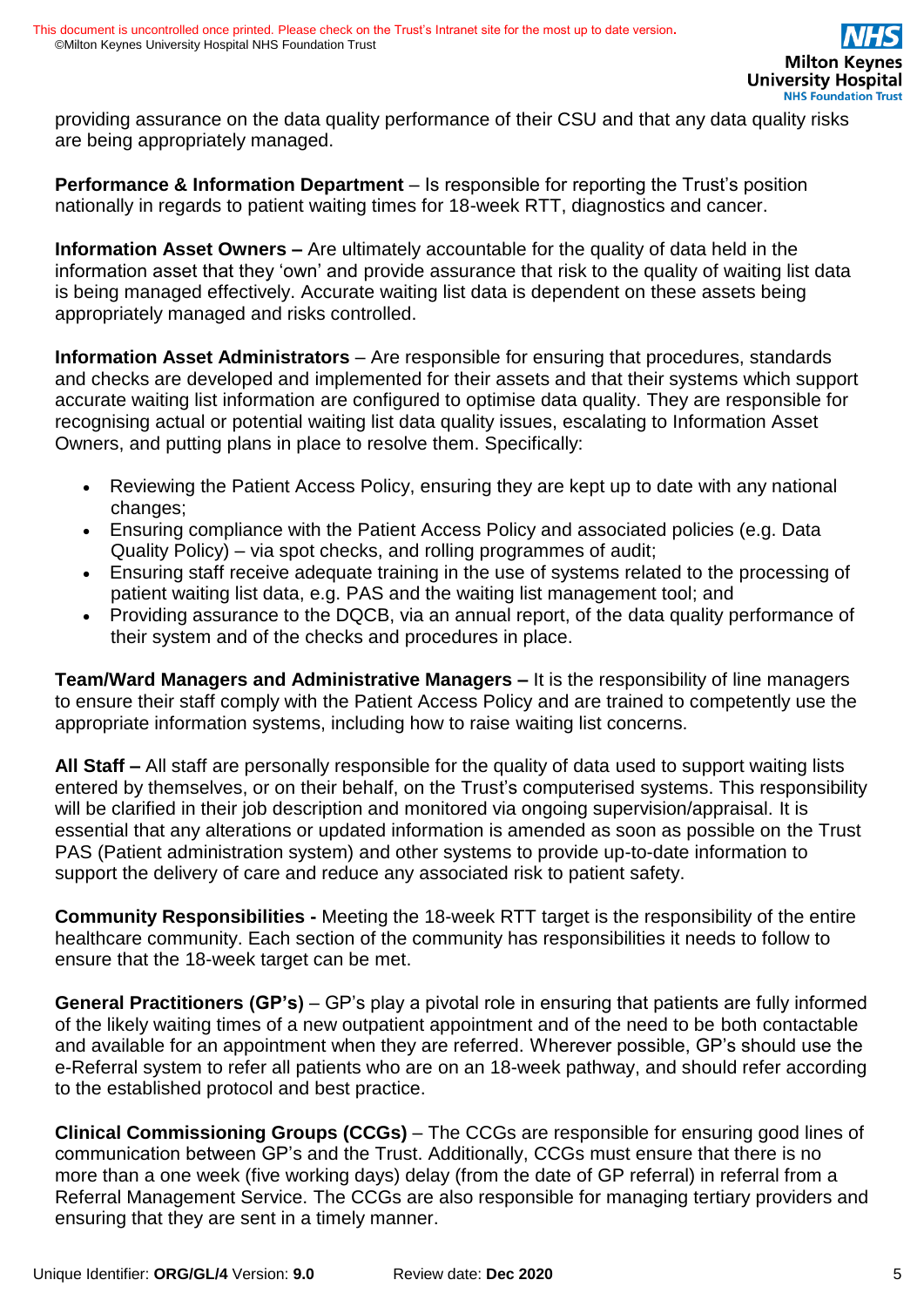**Patients** – Patients should be aware of the following responsibilities:

- attending their hospital appointment or ensuring that they contact the hospital to cancel it, giving as much notice as possible if they are unable to attend;
- managing their own health where possible;
- use the part of the service appropriate for their needs;
- be involved in the management of their treatment pathway;
- telling their consultant/doctor or nurse when they feel they have not been treated promptly and are unhappy with their care; and
- ensuring that they inform their healthcare provider of any changes to personal circumstances, particularly contact details and registered GP.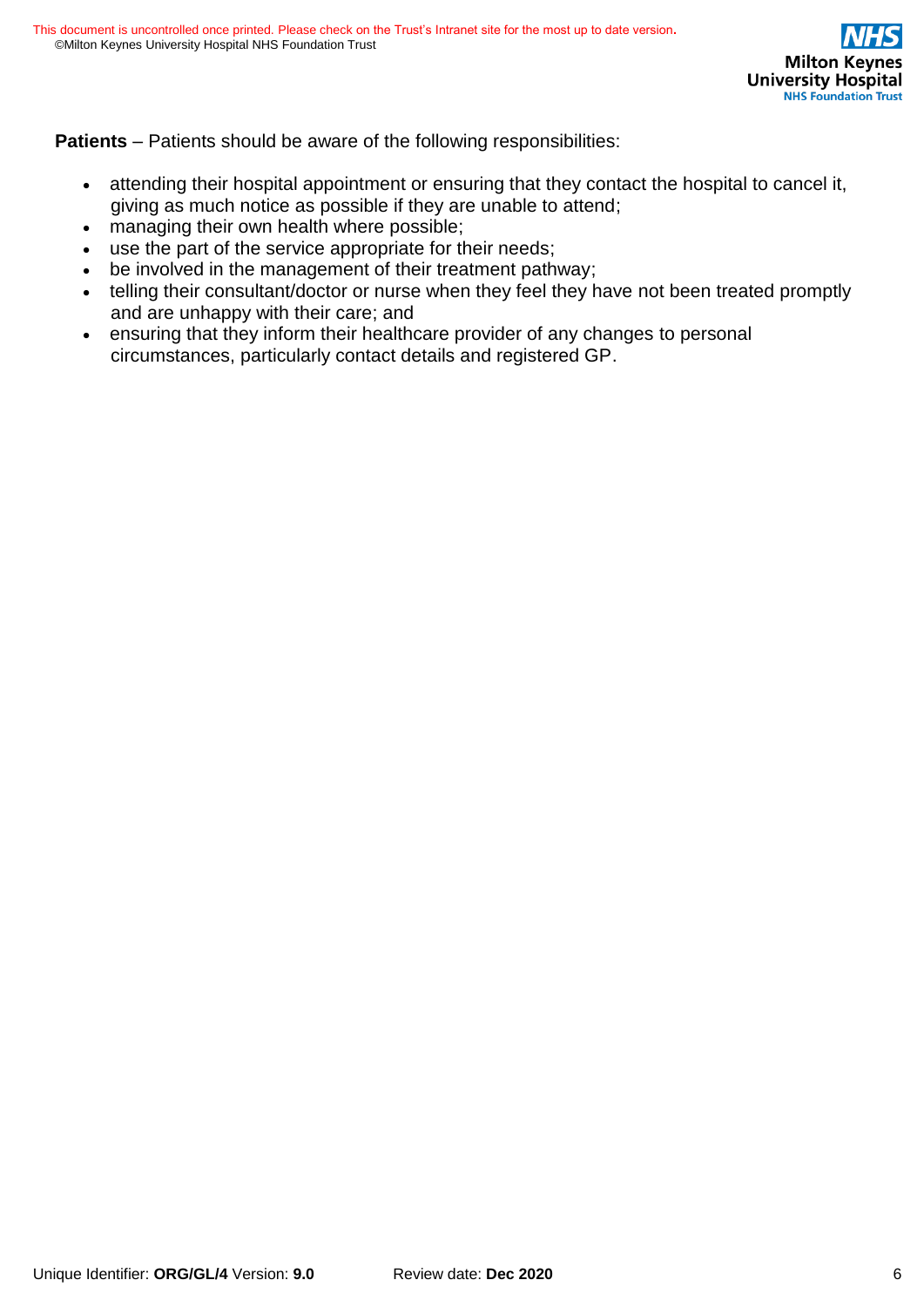

## **2.0 The 18-week Pathway – Key Principles**

### **2.1 Waiting Times**

18-week waiting times are calculated from the pathway start (referred to as a 'clock start') to the pathway end (referred to as a 'clock stop') and there can be no pause (suspension) at any point in-between. The patient breaches their waiting time on day 127.

Any breaches of 18-week wait are to be avoided wherever possible. In support of this, the Trust works to maximum waiting times for first outpatient appointments, diagnostic tests and elective admissions as detailed below:

| First outpatient attendance:     | Six weeks from referral received to date seen.                                                        |
|----------------------------------|-------------------------------------------------------------------------------------------------------|
| Diagnostic Tests Inc. Audiology: | Six weeks from date requested to date of appointment.                                                 |
| Elective Admission:              | Twelve weeks from Decision to Admit to inpatient admission<br>and within the total 18-week timeframe. |

Occasionally MKUH may use patient services from alternative providers, particularly diagnostic investigations. For all patients, but particularly those who are on 18-week pathways, Divisions must continue to monitor the patient pathway and ensure where practical any delays are minimised.

#### **2.2 National Performance**

As a means of overseeing the delivery of 18-week RTT nationally, Trusts are required to submit information regarding the proportion of patients seen and treated within 18-weeks and of diagnostics within six weeks. Nationally, targets have been set which Trusts must not fall below; this is to ensure that patient care is not unduly compromised by pressures on Trust services. These standards are:

- 92% of all patients must be treated within 18-weeks.
- 99% of diagnostics tests must be completed within six weeks.

The Trust is subject to financial penalties for any performance which falls below these standards.

The reason the target is not 100% is because an 8% allowance is made for patients who through no fault of their own are unable to been seen and treated within 18-weeks (including social reasons). The 8% tolerance considers the following scenarios:

- patients for whom it is not clinically appropriate to be treated within 18-weeks;
- patients who choose to wait longer for one or more elements of their care; or
- patients who do not attend appointments.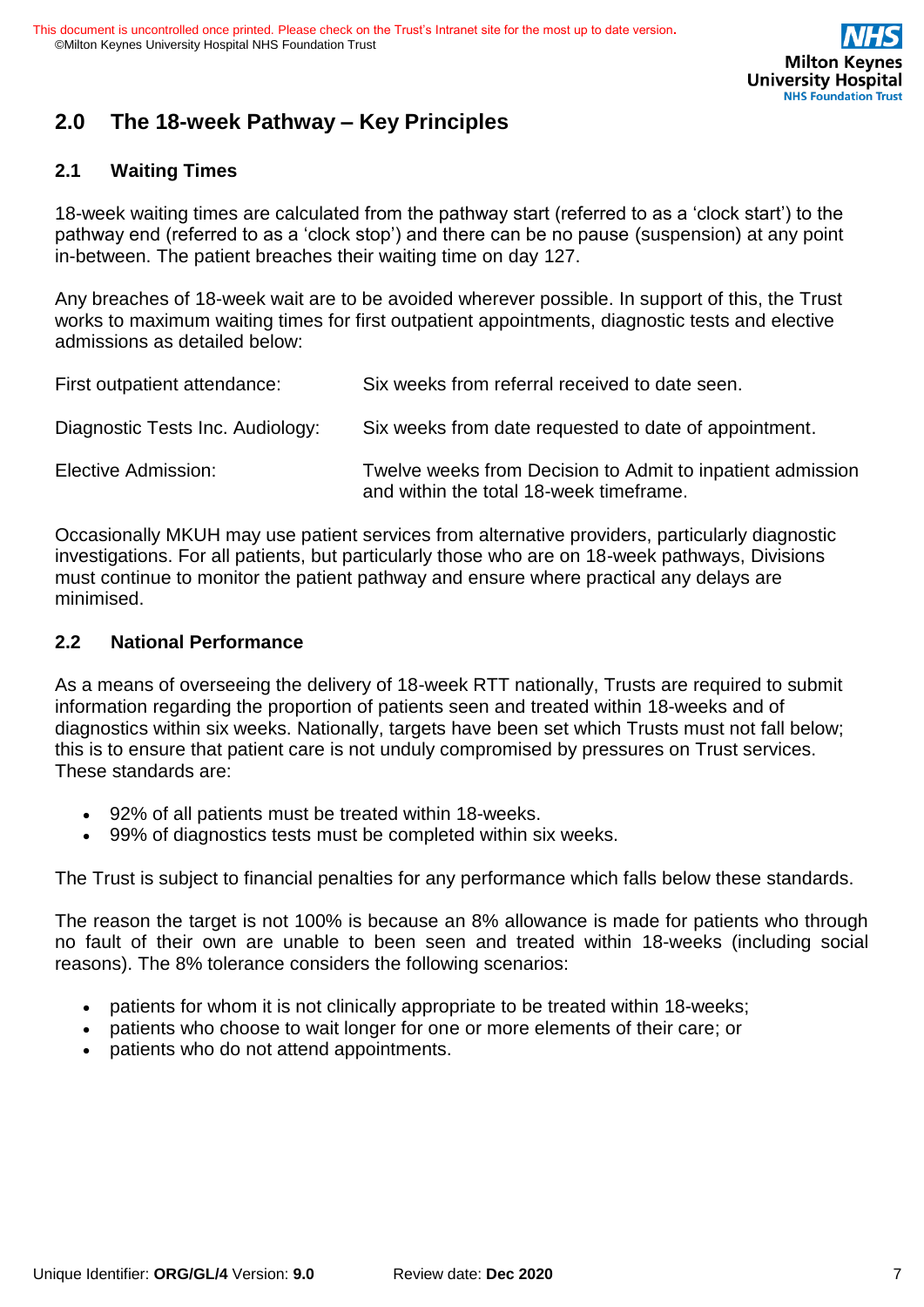

### **2.3 Overview of the National Referral to Treatment Rules**

#### **2.3.1 Clock Starts**

The RTT clock starts when:

- 1) The patient or GP books (or attempts to book) an appointment from an E-Referral;
- 2) An internal (consultant to consultant) referral is received (must be date stamped);
- 3) A 'Decision to Treat' is made following a period of active monitoring; or
- 4) New and significantly different treatment plan is agreed between consultant and patient.

If a decision is made to start a significantly new or different treatment plan, the RTT clock will start at the date the decision is made. To support the correct start of an RTT pathway in this regard, treatment plans must be clearly documented in clinic consultations. If the treatment was part of the original plan (just not preferred by the patient) then this does not constitute a new clock start.

#### **2.3.2 Clock Stops**

The RTT clock stops when:

- 1) Definitive Treatment is given (outpatient setting);
- 2) The patient is admitted and is treated;
- 3) A period of active monitoring is applied (see section 5.4 & 5.5 for main guidance);
- 4) The patient is discharged (treatment not required); or
- 5) The patient's care is transferred to another healthcare provider.

### **2.3.3 Patient Choice to Delay**

A patient may wish to delay their appointment or treatment for greater than two months for social reasons (e.g. outside of school term for teachers or university term for students). Such delays do not have any impact on recorded RTT waiting times. However, the patient should inform the Trust of these delays when they occur. Upon being notified, the relevant booking team will inform the consultant responsible for the patient's care and a clinical decision will be made as to the risk to the patient of delaying treatment. Where possible, consultants should review every patients' case individually to determine whether there is potential for any delay to cause clinical harm to the patient.

Should the delay not cause any clinical risk to the patient, it may be appropriate to discharge the patient back to their GP on the basis that the patient should only have been referred if they are available for their appointments or treatment. This decision can only be made by the consultant in charge of the patient's care, and should be clearly communicated to both the patient and their GP (see Appendix I).

Should the delay cause clinical risk to the patient, the risks must be communicated to the patient. Should the patient accept the risks, the patient will remain on an active RTT pathway. If the patient does not want to accept the clinical risk, they will need to decide whether they wish to delay their appointment or treatment. Irrespective of the patient decision, the relevant clinical risk assessment will be documented in the patient clinical record.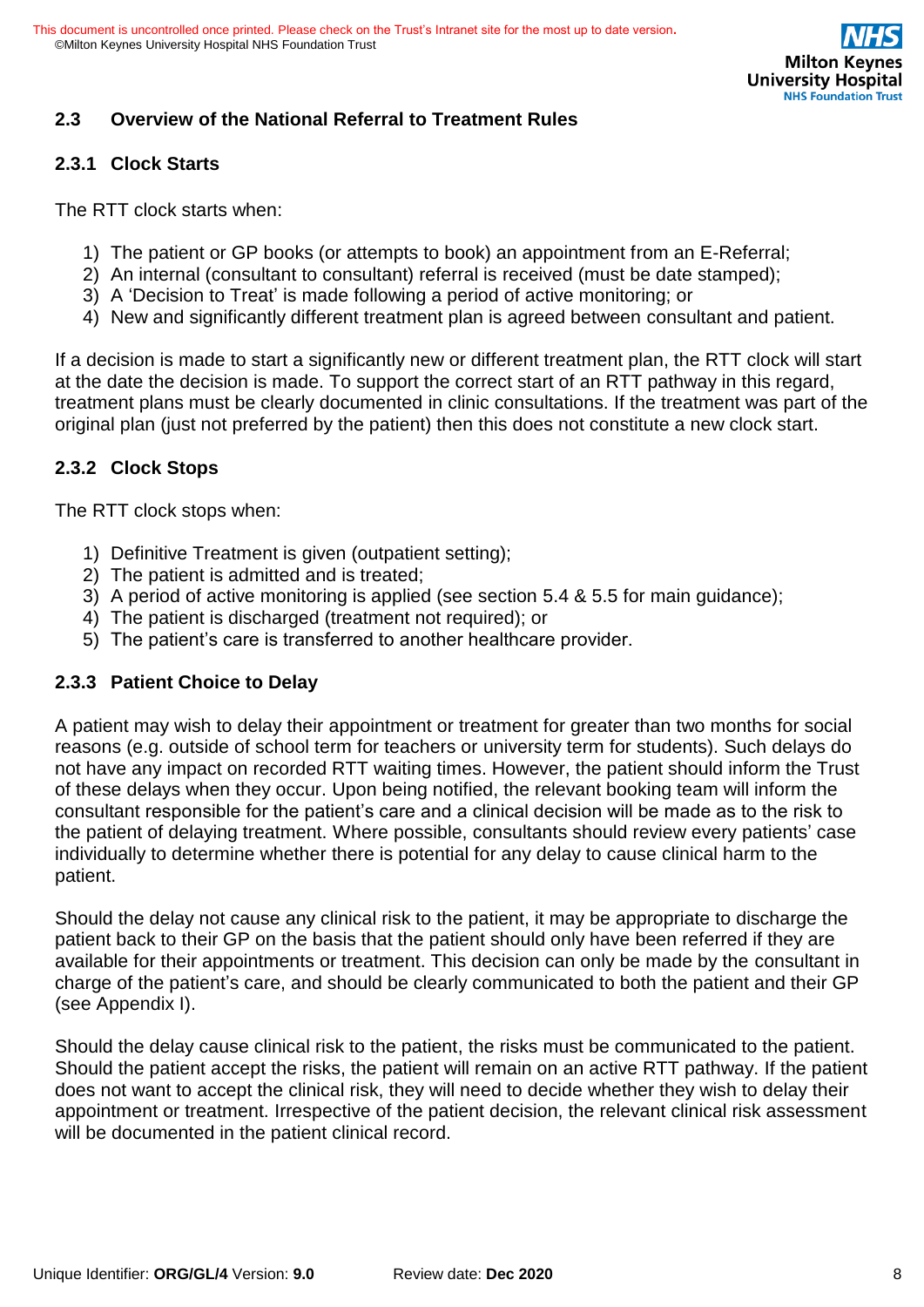The delay of two months should not be seen as a blanket delay period to instigate the above process. An individual judgement by the consultant should be made on an individual case by case basis, with the initial assessment being whether the request for a delay in treatment is reasonable.

### **2.3.3 Patients Requiring Thinking Time**

On some occasions, patients may wish to spend time thinking about the recommended treatment options before they proceed. If the patient requires thinking time of up to two weeks, it would not be appropriate to stop the RTT clock. The patient should be asked to contact the Trust within an agreed period with their decision. The agreement and timescale should be recorded in the clinic letter as part of the patient consultation.

Should a patient require thinking time of greater than two weeks, it may be appropriate to discharge the patient back to the GP. This decision can only be made by a consultant and only made on an individual case by case basis. The patient's best clinical interests must always be considered before a decision to discharge the patient back can be made. When the patient feels that they are ready for treatment, they may be re-referred by the GP.

#### **2.3.4 Reasonableness**

Reasonableness is a term that is applicable to all stages of the 18-week pathway and refers to certain criteria that should be met when offering patients outpatient appointments or inpatient admission dates. For the purposes of this policy, a reasonable offer is the choice of two appointment dates with at least three weeks' notice. Patients who refuse two reasonable offers will be subject to clinical review and may be potentially discharged back to their GP.

### **2.4 Special Patient Groups**

#### **2.4.1 Military Veterans**

In line with the Armed Forces Covenant enshrined in the NHS Constitution, all veterans and war pensioners should receive priority access to NHS care for any conditions related to their service, subject to the clinical need of all patients. Military veterans should not need to have applied and become eligible for a war pension before receiving priority treatment.

GP's will notify the Trust of the patient's condition and its relation to military service when the patient is referred. This is so that the Trust can ensure that it meets the current guidance for priority access to NHS care over other patients of the same level of clinical need. Patients with more urgent clinical needs will continue to receive priority.

### **2.4.2 Persons Detained under HM Prison Services**

All elective waiting time standards and rules apply to prisoners. Any delays to treatment that are incurred as a result of difficulties in prison staff being able to escort patients to clinic does not affect the 18-week waiting time for the patient.

Trust staff will work with the staff in the prison service in an attempt to minimise delays through clear and regular communication channels and by offering reasonable choices for appointments or admission dates.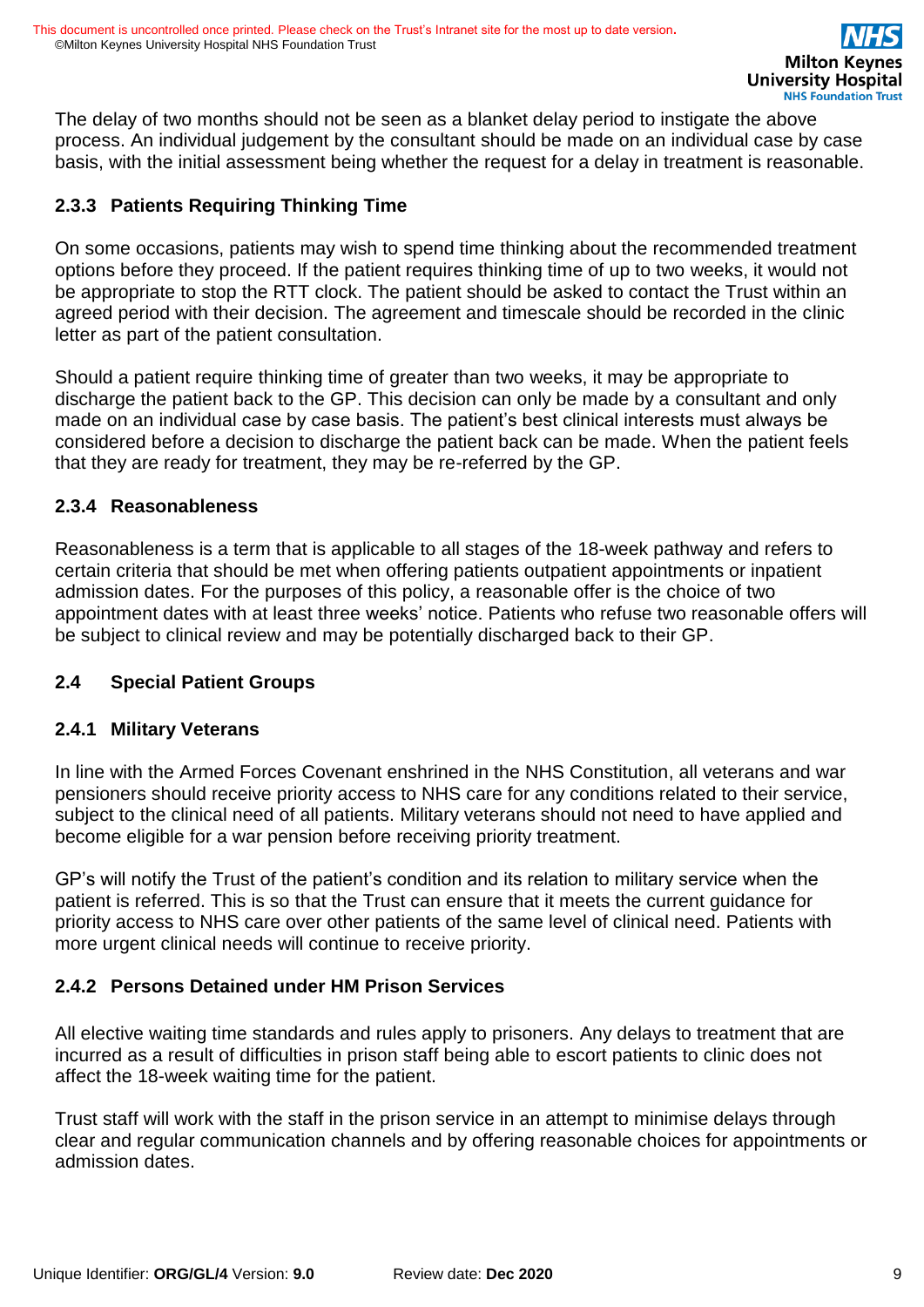

## **2.4.3 Private and Overseas Patients**

Patients referred to and seen at the Trust in a private, i.e. fee paying capacity do not start an RTT waiting time clock and are subject to the Trust's Private Patient Policy. Please refer to this policy for detailed information.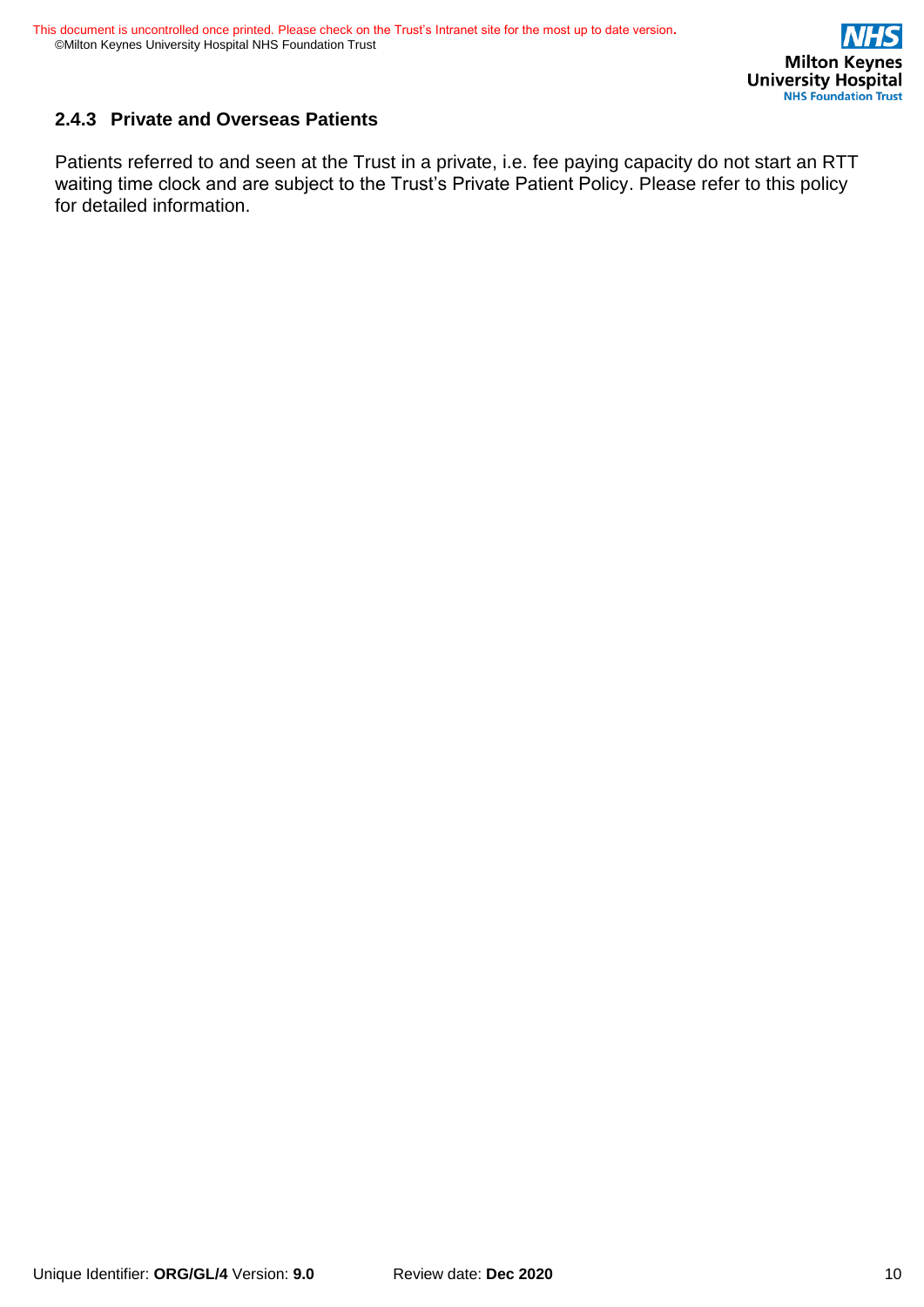

# **3.0 The Outpatient Pathway**

#### **3.1 Referrals**

#### **3.1.1 Receiving Referrals**

As of the 1<sup>st</sup> October 2018, all referrals from GP's must be received via e-Referral (the e-Referral system) and any paper referrals from GP practices returned to the GP. Paper referrals from other sources (e.g. consultant to consultant referrals) will still be accepted but are only encouraged if in the clinical best interest of the patient and any delay would compromise patient care.

Where clinically appropriate, referrals should be made to a service rather than a named consultant to avoid any unnecessary delay in patient care. To facilitate this, all GP referrals will be treated as open and pooled within the specialty. The only exceptions to this process will be for referrals to specific sub-specialties, special interest, research, patients with previous treatment history under the care of a specific consultant and requests for second opinions.

It is the responsibility of the referrer to ensure that the referral letter contains accurate and up to date demographic information regarding the patient, including NHS number and both daytime and evening contact telephone numbers. The National Spine will be updated when required by the referrer. The details provided will be updated on the Trust PAS if necessary and then used when arranging appointments.

#### **3.1.2 E-Referral – Referral and Booking of New Outpatient Appointments**

Once the patient has chosen to be seen at this Trust and the referral is made on the e-Referral system, they are then required to book their appointment either directly with the hospital or via a national call centre (Telephone Assessment Line) if that facility exists for the service they have chosen. Patients may choose to reschedule their appointments but are then subject to this Policy's rules on rescheduling (see 3.2.4).

Consultants must have the opportunity to review the appropriateness of referrals into their service and to expedite any routine referrals they consider clinically urgent. As per the Data Quality Policy, referrals should be reviewed within five days to prevent any unnecessary delays in patient care.

If a consultant, on reviewing a referral letter, deems the referral to be inappropriate it must be rejected with an explanation as to why it is inappropriate and advice on the most appropriate management may be provided. The patient will be discharged back to the GP.

If a referral has been made and the special interest of the consultant does not match the needs of the patient, the consultant will redirect the patient to an appropriate colleague (within their specialty only) who is able to provide such a service, and the referral details amended on the PAS.

Any patient who attends an agreed outpatient appointment when the referral has not yet been approved or rejected must be seen.

### **3.1.3 Appointment Slot Issue (ASI) List**

If the patient chooses to attend the Trust and attempts to book an appointment but there are no appointment slots available, then the referral is deferred to the provider to book and the patient is placed into a queue. This queue is referred to as the Appointment Slot Issue (ASI) list.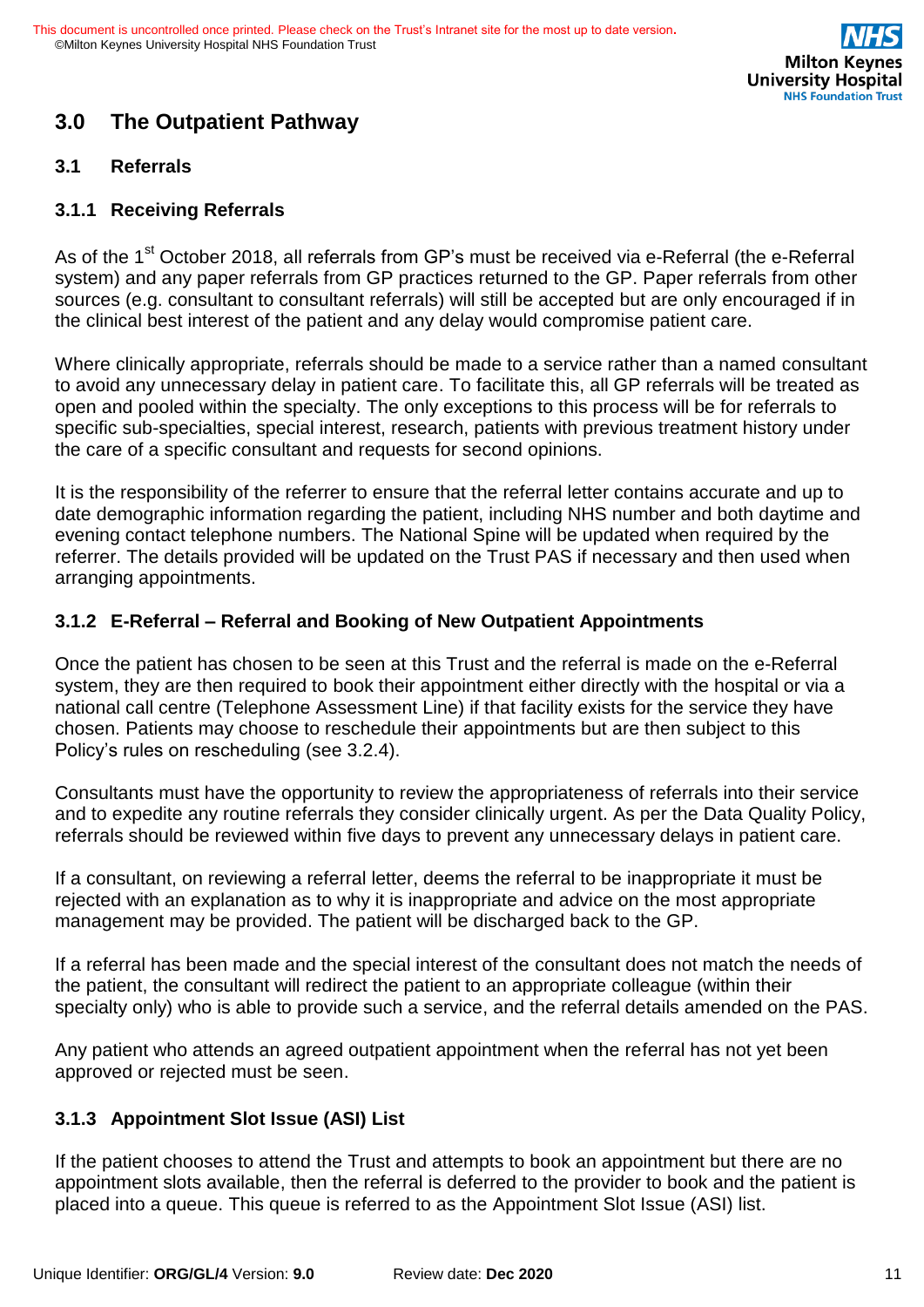Referrals deferred to the provider are immediately visible in the ASI work list. The referral date will display in red after a number of working days dependent upon the priority of the referral:

- **2WW 3 days**
- **Urgent 6 days**
- **Routine 11 days**

It is important to note that when a referral enters the ASI process, the patient will be informed that the provider will contact them within these timescales. This list must be monitored frequently to avoid any unnecessary delays to patient care.

### **3.1.4 Directory of Services**

The Directory of Services is the list of services that the Trust provides through the e-Referral system. In effect, it is the shop window of the services offered by the Trust to its patients. As such, it is an important virtual document that needs authorisation by both Divisional Managers and Consultants. Any changes to the Directory of Services must be agreed between the Divisional Managers and Consultants in conjunction with the Patient Services Manager. The Patient Services Manager will ensure that the services offered are correctly reflected on the e-Referral system and any changes will be actioned in a timely manner.

### **3.1.5 Transfer between Consultant Teams**

During a patient pathway, it may be necessary for the patient to be referred to another consultant (in the same or different specialty). There are two scenarios where this is possible:

- 1) If the referral is directly related to the condition for which the patient was originally referred, e.g. a cardiac opinion prior to surgery.
- 2) If the referral is for a newly diagnosed condition not related to the patient's original condition, e.g. a finding on diagnostics requiring treatment under another specialty.

If, on review of a patient, a consultant decides that another consultant within the same specialty is better placed to manage the condition for which the patient was initially referred, the patient can be referred on, but this does not start a new waiting time clock.

If the patient's condition is identified as clinically urgent, for example, suspected cancer or a cardiology condition, or is directly related to the condition for which the patient was originally referred/admitted, then a referral to another consultant in the same Trust (where possible) should be made immediately. This referral will then follow the same pathway as external referrals, with equal priority and waiting times. As noted above, referrals more appropriate for a specific consultant within the specialty should be re-directed prior to the first outpatient appointment.

## **3.1.6 Transfers between Providers (Tertiary Referrals)**

Patients may be transferred to or from the Trust in relation to their 18-week RTT pathway. The responsibility for achieving the 18-week deadline is transferred with the clinical responsibility and as such, the originating provider should ensure that the patient's initial RTT clock start date forms part of the onward referral information. However, if the patient is only transferred for a diagnostic test, the referring Trust retains responsibility for the RTT pathway.

A mandatory minimum data set (inter provider transfer proforma) must be completed using the clinic outcome system and transferred to the receiving provider.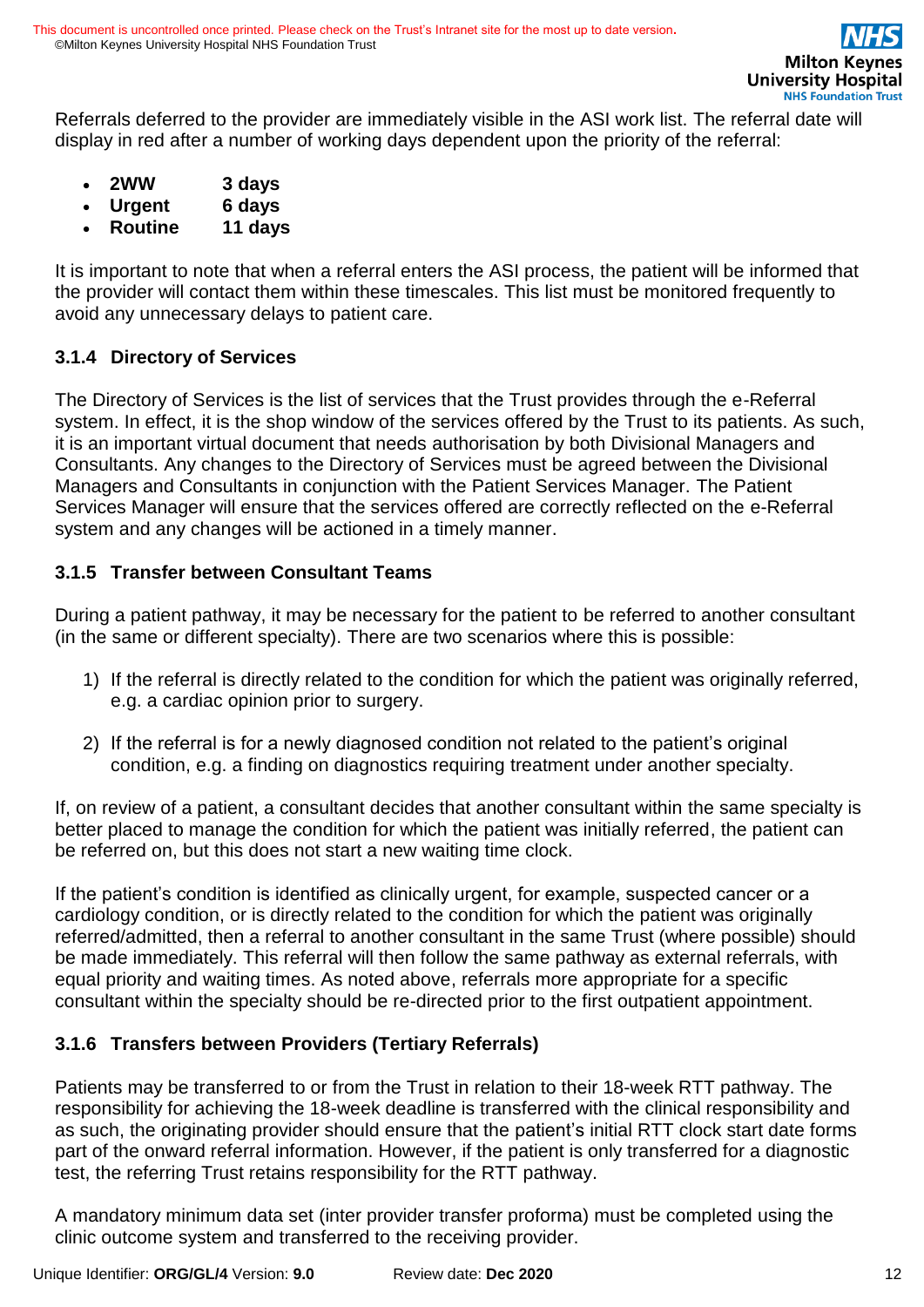## **3.1.7 Rapid Access Chest Pain Clinics**

To meet the required NHS Standard National Service Framework for Coronary Heart Disease, patients who present to their GP with newly diagnosed chest pain must be seen in secondary care by a specialist within 14 days of the receipt of an NHS e-Referral proforma.

- Rapid Access Chest Pain Clinic referrals are made either by a [proforma w](http://www.mkgeneral.nhs.uk/gps/specialist_clinic_referral_proformas.asp)hich is faxed or mailed to the Cardiology Department, or referred via the e-Referral service. Suitable appointments are then made and the patient informed.
- Standard rules apply regarding patient cancellations and failure to attend.

For specific guidance please see the Rapid Access Chest Pain Clinic Operational Policy.

### **3.1.8 Colposcopy Clinics**

To meet the required British Cervical Screening Programme standards, issued by the Department of Health, targets exist to ensure patients are seen promptly depending on the clinical need outlined on referral.

- The patient pathway begins with their GP taking a smear test and sending it away for testing. If the results are positive then the testing Organisation (currently High Wycombe Hospital) will send them to the Colposcopy Department at Milton Keynes University Hospital (as well as informing the GP).
- Colposcopy appointments are currently booked by the Women's Health Department, following referral by the Colposcopy Department.
- Standard rules apply regarding patient cancellations and failure to attend.

For specific guidance please see the Cervical Screening Programme Operational Policy.

### **3.2 Outpatient Appointments**

### **3.2.1 Documentation from Clinic Visits**

In keeping with both local and national record keeping guidance and policy, all staff involved with providing patient care must ensure that patient records remain both an up to date and accurate reflection of care provided to the patient. Letters documenting discussions at clinic visits (clinic letters) are of particular importance; providing both an appropriate audit trail and clarity in where a patient is on their RTT pathway.

### **3.2.2 General Principles**

- All patients are to be seen in order of referral (and where appropriate, clinical priority).
- Referral dates and waiting times are to be correctly recorded and measured.
- Patients are to be able to choose/negotiate their appointment time and date (recognising that clinics are held on specific dates during set time periods).

### **3.2.3 Declining Appointment Dates**

Patients will be offered a choice of at least two appointment dates with reasonable notice (see 2.3.4). Should they decline the dates offered and if it is not clinically detrimental to the patient in the opinion of the consultant, the patient may be discharged back to their GP.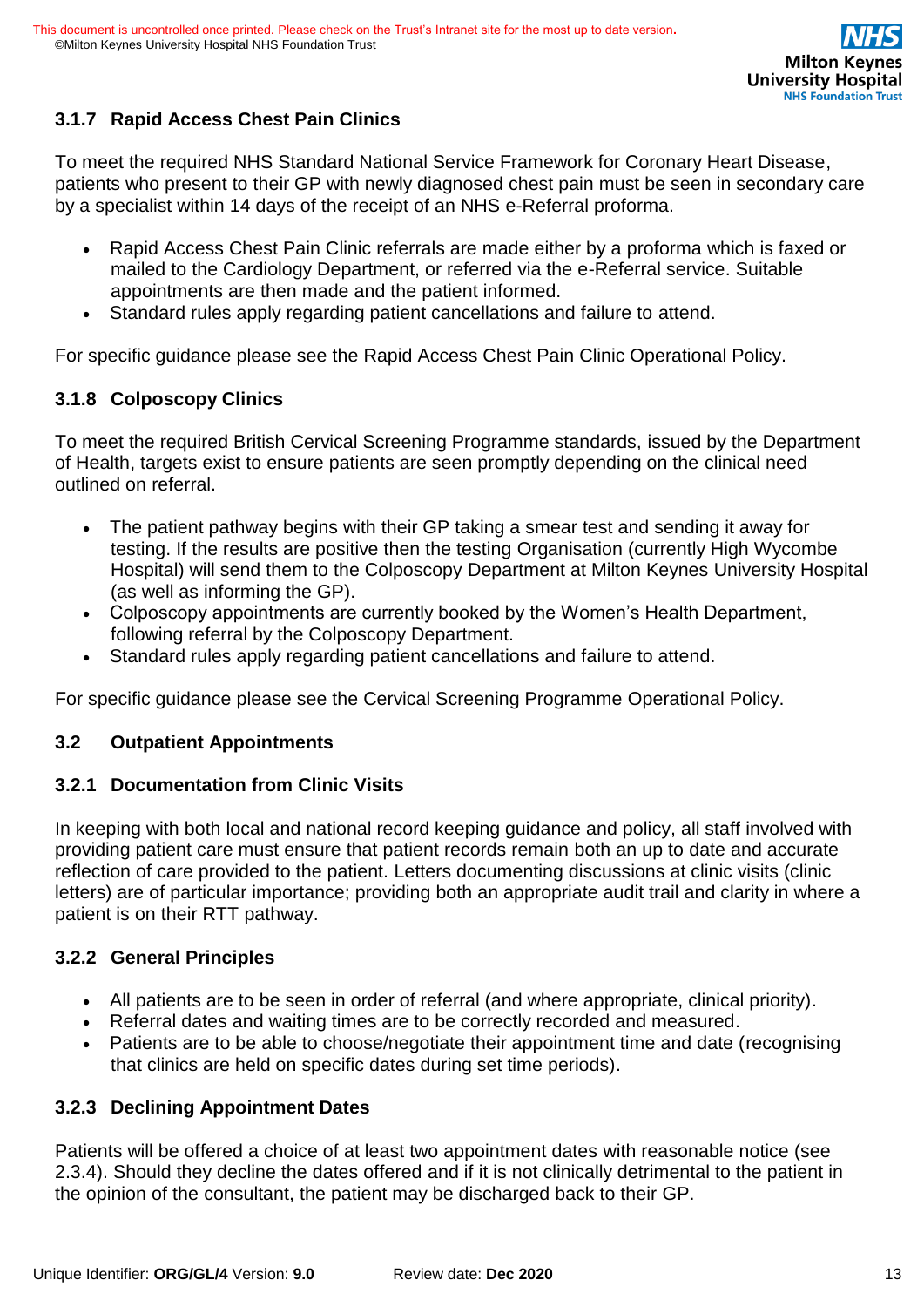## **3.2.4 Hospital Reschedules of Outpatient Appointments**

It is the Trust's policy to avoid hospital reschedules wherever possible. The Trust has an agreed leave policy Annual/Study and Professional Leave Policy for Medical Staff which states that a minimum of six weeks' notice **must** be given by all medical staff in order to minimise disruption to clinics and patient cancellations.

Approval for any appointment reschedules as a result of the above must be obtained from the Divisional Manager, and a contingency plan outlined for accommodating the rescheduled patients if there are patients who may potentially breach waiting time targets or who have been rescheduled previously.

Where patients have to be rescheduled at short notice, the patient's record on EDM must be reviewed by medical staff. Waiting times are not reset in the event of Trust reschedules for outpatient appointments.

#### **3.2.5 Non-Attendance of an Outpatient Appointment**

Any patient who fails to attend their first appointment must have their referral reviewed by a consultant, who will decide if a further appointment is clinically appropriate. In the event that the consultant decides a further appointment is not required, the consultant must communicate this to both the patient and GP in writing. It is expected that such a review will take place whilst the consultant is in clinic and the letter dictated at this time.

In the event that the consultant decides that a further new appointment is not required, the patient's RTT waiting time clock will be nullified (as if never referred). The Trust will need to be able to demonstrate that the appointment offer was agreed in principle and clearly communicated to the patient. It may be considered clinically inappropriate to return the referral and in these cases the patient will be given a new appointment, but the patient will have a new clock start from the date that the patient contacts the hospital to rebook their appointment.

If a patient fails to attend a follow-up appointment, the RTT clock will continue if the consultant indicates that a further appointment should be offered. If a patient waits for longer than 18-weeks due to this delay, they will become part of the 8% tolerance as discussed in the National Performance section above. The RTT clock will stop if the consultant decides that it is in the patient's best clinical interests to be discharged back to their GP. Any decision to discharge the patient back to their GP will be communicated to both the patient and their GP in writing.

A paediatric patient DNA should be managed with reference to the Trust's Paediatric 'Did Not Attend or Was Not Brought Policy', as well as the Trusts Safeguarding Policies.

### **3.2.6 Cancellations and Reschedules of Outpatient Appointments**

Patients are entitled to cancel and/or reschedule their outpatient appointments without any effect on their RTT waiting time clock. Such actions can be made at any point that is prior to the time of the appointment and this includes on the day of the appointment itself.

If however, the appointment is cancelled and/or rescheduled a second time, the patient pathway will be reviewed by the clinical team to determine if it is in the patient's best clinical interest to be referred back to the GP or other referrer. Should this be the outcome, the consultant must communicate this in writing to both patient and GP.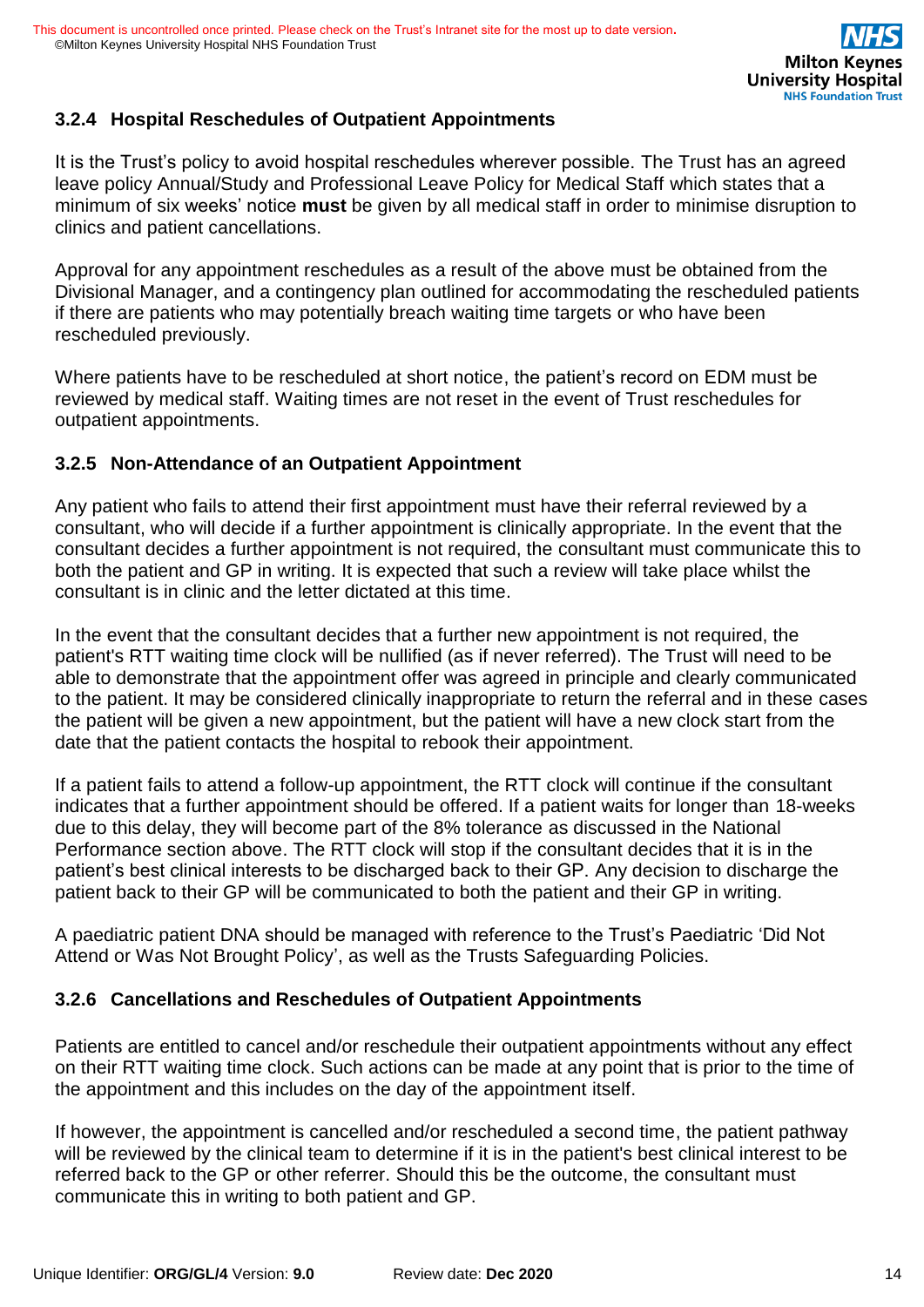Paediatric cancellations of an appointment where a further appointment date is not agreed should be managed with reference to the Trust's Paediatric 'Did Not Attend or Was Not Brought Policy', as well as the Trusts Safeguarding Policies.

#### **3.2.7 Clinic Outcomes**

Every outpatient clinic attendance must have a clinic outcome recorded by the clinical team as part of the clinical decision making process and whilst the patient is in clinic. This is an essential part of the RTT pathway, ensuring that the Trust is able to accurately monitor patient waiting times and follow-up on any decision making required to progress the patient journey.

Where a patient has received treatment in an outpatient setting, it is the responsibility of the consultant who performed the treatment to record the necessary procedure on the outcome form and for the CSU to ensure the outcome form is available to the clinical coding team for clinical coding.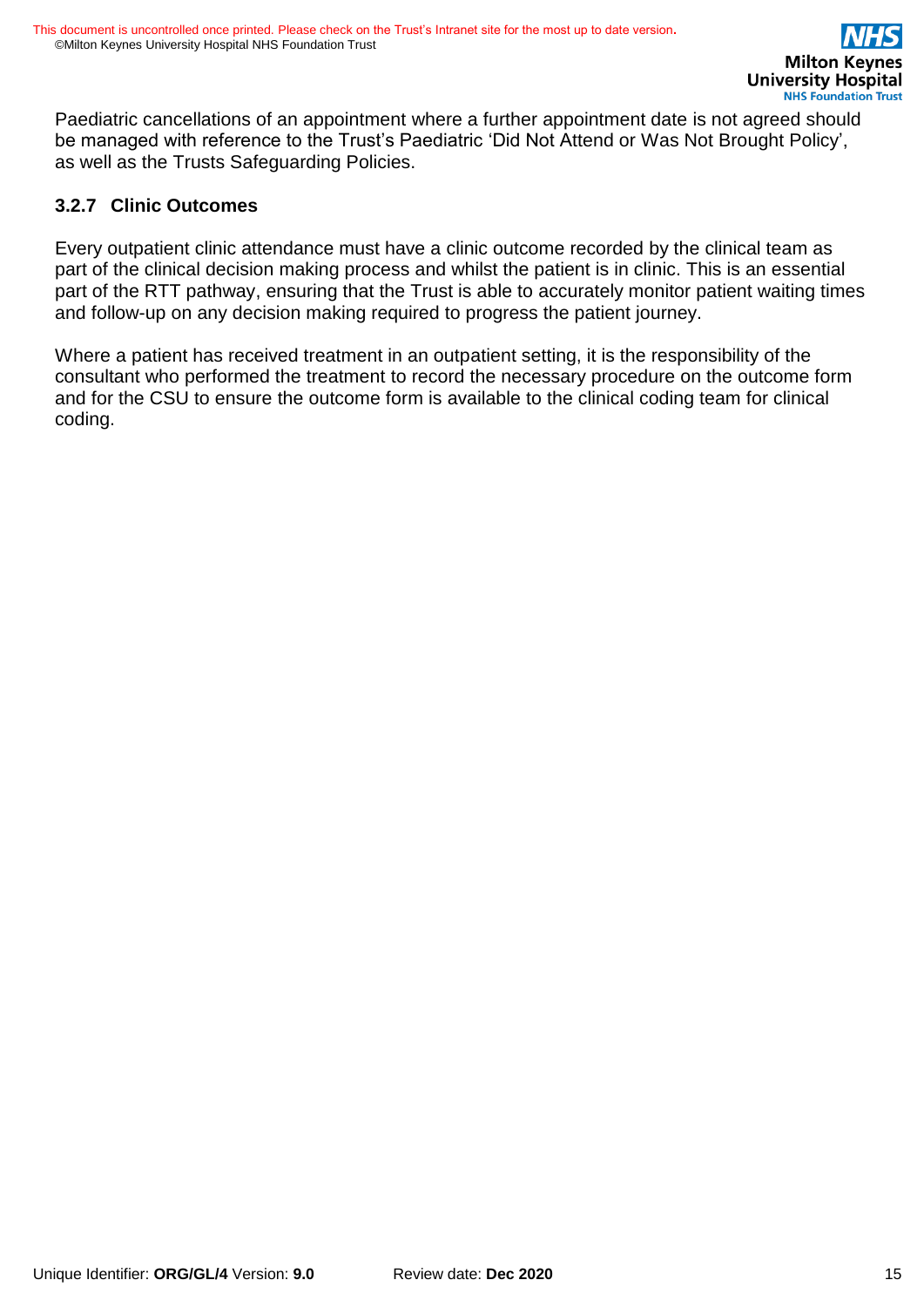

## **4.0 Diagnostics**

The diagnostics section of the RTT pathway starts at the point of a decision to refer (request) for a diagnostic test and ends when the diagnostic test is completed. There are two situations in which a diagnostic is part of an RTT pathway:

- 1) Request as part of an established RTT pathway; and
- 2) Request directly from GP as 'Straight to Test' where there is an expectation that the patient will go on to be reviewed afterward by a consultant.

The diagnostic clock is separate with its own waiting time; starting at the same time as the referral (i.e. Straight to Test) or somewhere along an established RTT pathway (i.e. when diagnostics are required).

If a patient fails to attend for their diagnostic test, the diagnostic waiting time is reset to the date of the last appointment for that test (providing that the Trust can prove reasonable notice of the appointment was given to the patient). Failure to attend does not reset the RTT waiting time clock.

### **4.1 Direct Access Referrals**

When a patient is referred into the Trust for only a diagnostic test, with no consultant led treatment, the RTT clock does not start as the clinical responsibility for the patient remains with the GP. However, a six week diagnostic clock does start at the receipt of this referral. These referrals are known as direct access referrals.

## **4.2 Booking Imaging Appointments**

All patients will be offered appointments within the current guidelines for patient choice and within indicated maximum waiting times, unless the patient specifically chooses to wait outside the standard.

- With the significant reduction in waiting times for imaging investigations, there is no longer a need to make a distinction between referral priorities. For the most part, booked appointments will be made in order of length of wait and resource availability; however we will aim to see urgent patients within 14 days.
- Patients are sent a letter with a specified appointment date and time and asked to contact the imaging department by phone to change the appointment if it is not convenient.
- In circumstances where patients are given less than seven days' notice, they will be telephoned to be offered the appointment and will not be penalised if they are unable to accept it.

## **4.3 Non-attendance of Imaging Appointments**

Patients who do not attend for their diagnostic investigations without notification for plain X-Ray and CT will be sent letters to call asking the patient to contact the Trust within 14 days if they wish to rebook. The diagnostic clock will be reset to zero with the new waiting time starting from the date of the missed appointment providing that the reasonable criteria has been met. All other DNAs will be returned to the referrer and will not be given another appointment unless there are clear clinical indications following review of EDM by the consultant responsible for the session or a superintendent radiographer. The only exception to this rule is for both paediatric and 2WW patients, who will be automatically rebooked following a DNA.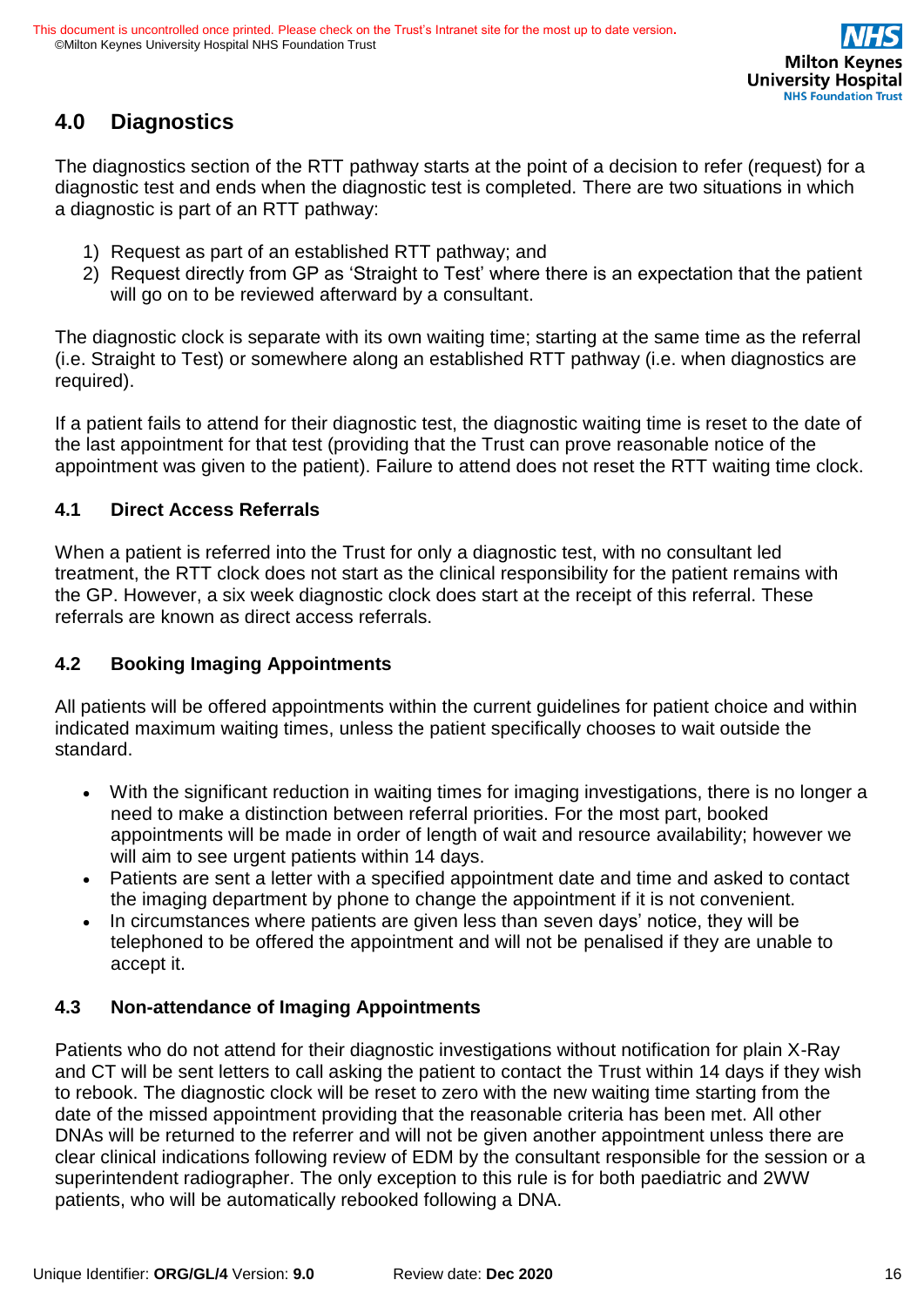If it is assessed (by the treating consultant) as clinically important for the patient to be seen, appropriate action should be taken. This could include communication with the GP, other Primary Healthcare Team professional, or directly with the patient. Issuing a further appointment without taking this step is not sufficient to ensure that proper care is delivered. However, only one reappointment will be given in these circumstances. If, following the second offer of appointment, the patient fails to attend, this should be escalated for a clinical review and, if appropriate, the patient can be returned to the referring consultant. The RTT clock will continue throughout this process, as only the referring consultant can make the clinical decision to stop the clock.

If the patient contacts the Trust within 14 days of the missed appointment with an acceptable reason for their failed attendance and the consultant responsible agrees to see them, the original referral will be reinstated, but the waiting time will be reset to start from the date of the missed appointment. An acceptable reason predominantly refers to circumstances beyond the patient's control that had prevented them from attending and informing the Trust in advance.

### **4.4 Patient Cancellations of Imaging Appointments**

Patients who cancel their appointment should be given an alternative date at the time of the cancellation. If a patient cancels their appointments on more than two occasions and reasonable notice has been provided on each occasion, this should be escalated for a clinical review. Following this review, if it is clinically appropriate, the patient can be returned to the referring consultant. If it is not clinically appropriate to do this, the patient should be offered a further appointment. The patient and their GP should be informed of any return to the referring consultant in writing by the Imaging Department. For any patient cancellations, the waiting time will be set to zero with the new start date set to the date of the cancelled appointment.

Cancelled appointment slots should be offered to another patient and not left vacant wherever possible.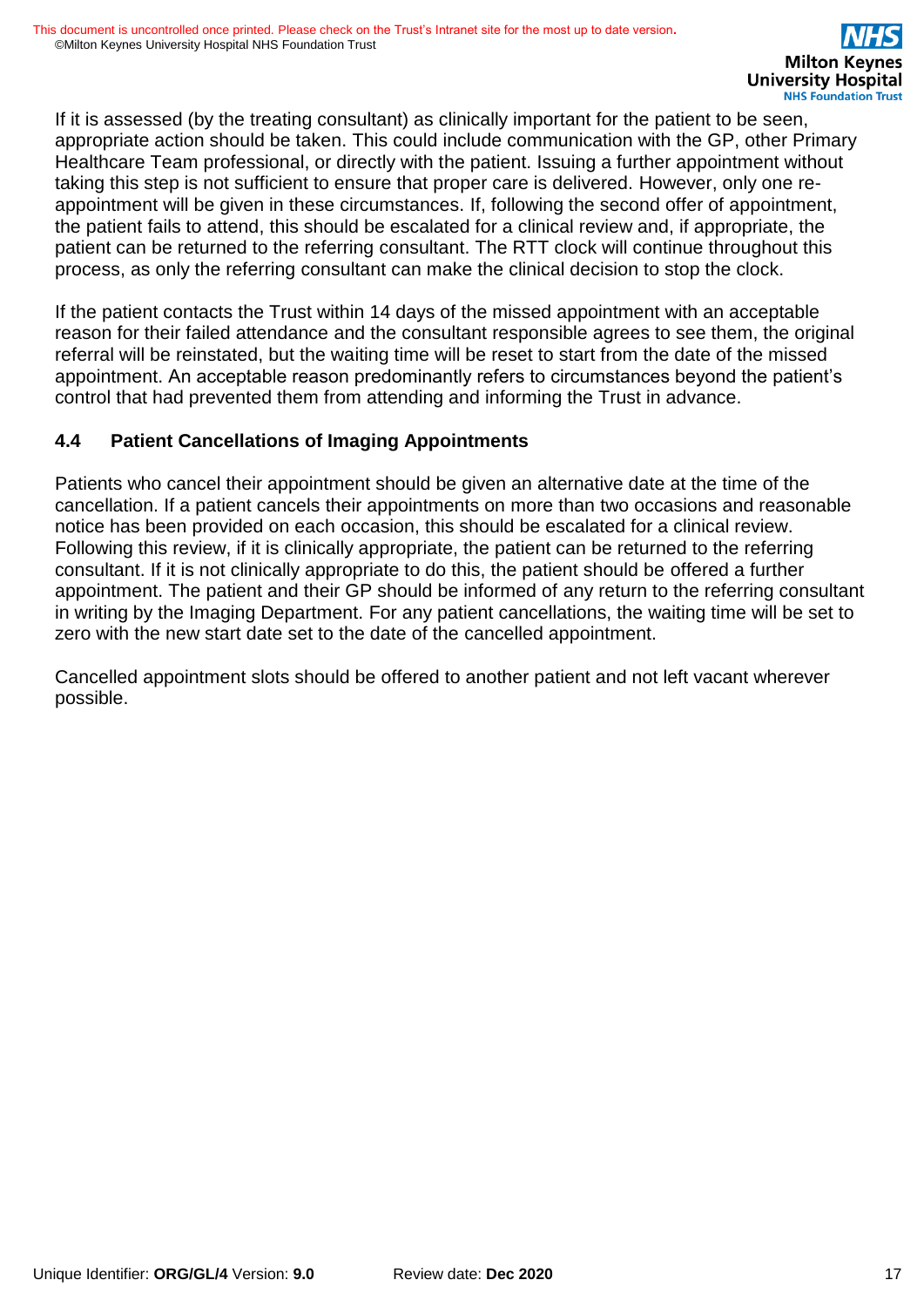

# **5.0 The Inpatient Pathway**

## **5.1 Decision to Admit (DTA)**

The decision to add a patient to a schedule for surgery (Inpatient or Day Case) must be made by a consultant or a member of their clinical team in the name of the consultant (as only consultants have admitting rights). When the Decision to Admit is made, the patient must be both available and clinically fit for the procedure. Short periods of illness/unavailability (i.e. less than two weeks) should be tolerated and the patient still considered as waiting.

At the time of Decision to Admit the consultant must complete an 'Addition to the Waiting List' proforma. It is the consultant's responsibility to ensure that the proforma is completed clearly and correctly with details of any patient unavailability and whether the procedure is planned or elective. The proforma must reach and be logged on EDM by the appropriate scheduling team within 24 hours.

When logging a patient on the waiting list within PAS the patient pathway scheduler must ensure that:

- patients are not already listed for the same condition;
- the entry is recorded correctly as either Elective or Planned;
- that the patient is not already scheduled for surgery for another procedure; and
- patients will be scheduled in clinical priority and length of wait order.

Any communication with the patient must be recorded on PAS in the free text section of the system and documented within the patient's clinical notes.

### **5.2 Pre-operative Assessment before Admission**

Pre-operative assessment (POA) will be used in elective surgical cases to determine the patient's fitness for surgery at the proposed time. A patient may be assessed by questionnaire/telephone or they may attend either on the day of the decision to admit or at a later date prior to surgery. If the patient is found to be medically unfit, Trust personnel should implement the guidance in the medically unfit patients section below.

### **5.3 Medically Unfit Patients**

This excludes those patients for whom the risk of not having surgery outweighs the risk of proceeding when unfit. The decision to proceed with these types of patients lies entirely with the consultant anesthetist/consultant surgeon who, following a review, will make a decision whether to proceed.

Patients awaiting admission who become medically unfit for surgery three weeks after a Decision to Admit is made, and who will be medically unfit for longer than 14 days, must be discussed with the clinical teams and may be discharged back to the care of their GP. If this situation occurs as a result of nurse led Pre-Op Assessment (POA), then the POA nurse must communicate the outcome back to the consultant for review. Removal of the patient from the waiting list cannot be decided at this point.

For patients identified as not fit to proceed with surgery, a waiting list removal form must be signed and dated by the lead consultant, confirming that the patient can be removed from the waiting list (see Appendix E for the removal form). This must also be clearly communicated to the patient and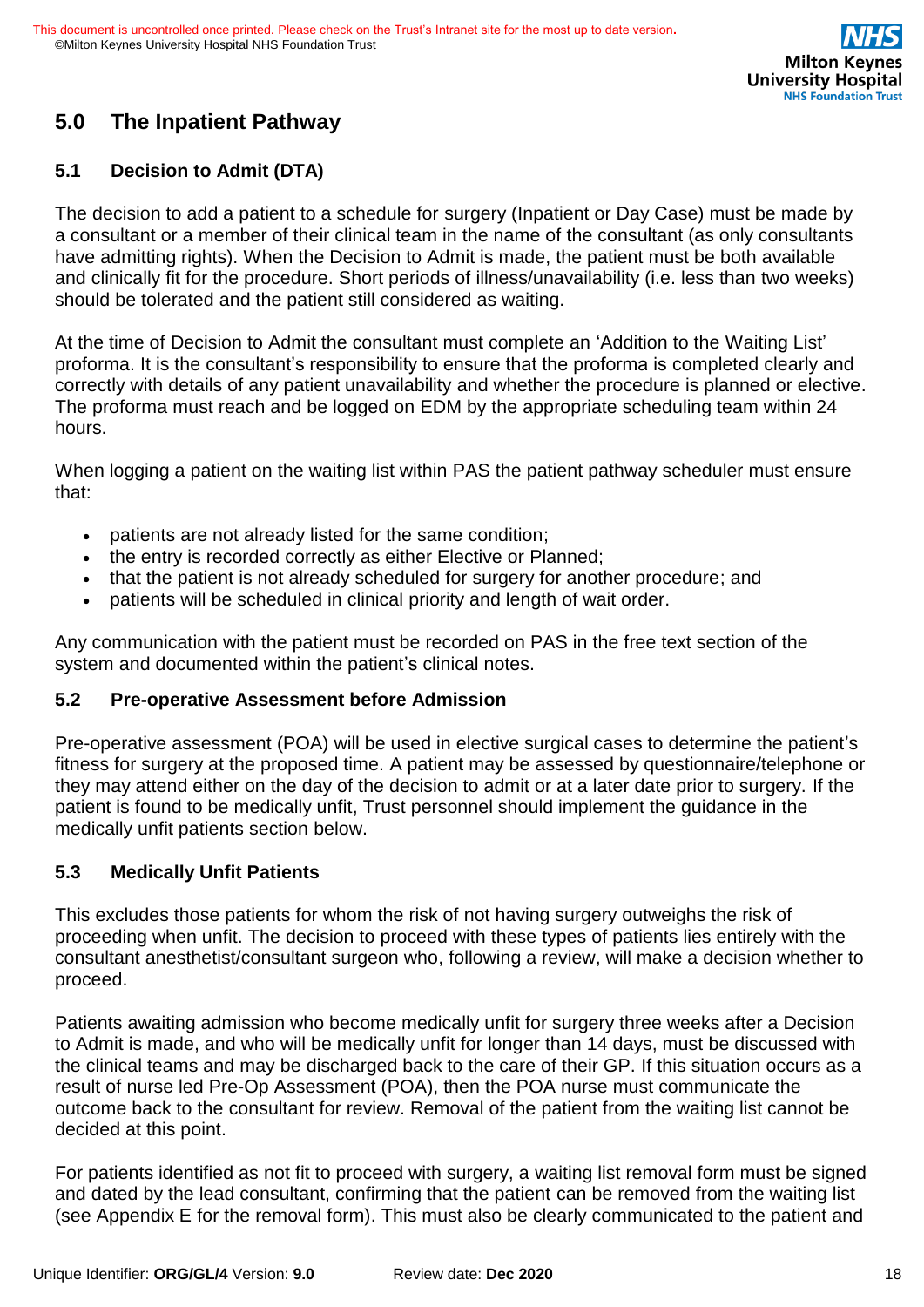their GP via a letter from the consultant (see Appendix F). In this eventuality, the 18-week clock will be stopped.

With the exception of long waiting patients (see section 7.0) a GP may reinstate a patient on the waiting list within four months of the discharge by writing to the relevant consultant who will review the request either from the letter/notes or see the patient in an outpatient clinic. If more than four months have elapsed since discharge, the patient must be referred to the appropriate consultant via a new referral. In both these cases a new 18-week clock begins from the date of receipt of a new referral.

In the event a patient is deemed medically unfit for 14 days or less the clock does not stop.

#### **5.4 Active Monitoring Following a Decision to Admit**

For clarity the definition for active monitoring is where a decision is made that the patient does not require any form of treatment currently, but should be monitored in secondary care. When a decision to begin a period of active monitoring is made and communicated with the patient, the RTT clock stops. Active monitoring may apply at any point in the patient's pathway, but only in exceptional circumstances after a Decision to Admit has been made. Active monitoring is more commonly used in a non-admitted pathway setting, where options for treatments are being considered and therefore a period of active monitoring might be appropriate.

If a patient is on an admitted pathway and cannot be treated, for example where they have become medically unfit and will not be medically fit within six weeks, the patient cannot be put onto active monitoring for such situations. In such a situation, the patient should, in most cases, be discharged back to their GP and the patient can be re-referred back when they are medically fit. Patients with minor illnesses, e.g. coughs and colds, should not be removed from the waiting list or put on a period of active monitoring as it is typically expected such conditions should resolve within a few weeks.

There will also be exceptional circumstances where, based on a clinical decision, it may be appropriate to have a patient on the admitted pathway put on active monitoring. Such situations would be rare and infrequent. However, if such an exceptional circumstance does arise, this must be discussed and agreed with the Divisional Clinical Director. If the outcome of the discussion and agreement is that the patient should be put onto active monitoring, this should be communicated to the patient in an outpatient setting, with the outcome of the outpatient appointment recorded as active monitoring. Subsequent to the recording of the outcome of the outpatient appointment, the patient needs to be removed from the elective waiting list. It is important that the RTT pathway is appropriately updated to reflect the decisions made and evidence is documented. A removal form should also be prepared and signed by the consultant, including a note of the agreement with the Divisional Clinical Director.

Any decisions will also need to be documented and communicated to both the patient and the patient's GP (see Appendix F). Where the patient is discharged back to their GP as they are medically unfit (as an example), they may be re-referred back to the Trust.

As per the Medically Unfit section of this Patient Access Policy (section 5.3), if a patient subsequently becomes ready for surgery within four months after they were discharged back to the care of their GP, they can be reinstated onto the schedule at the GP's request in writing to the consultant. The consultant will review the patient (EDM notes or physical consultation in outpatients) before placing them on the waiting list. The new clock start date is the date of referral back to the hospital.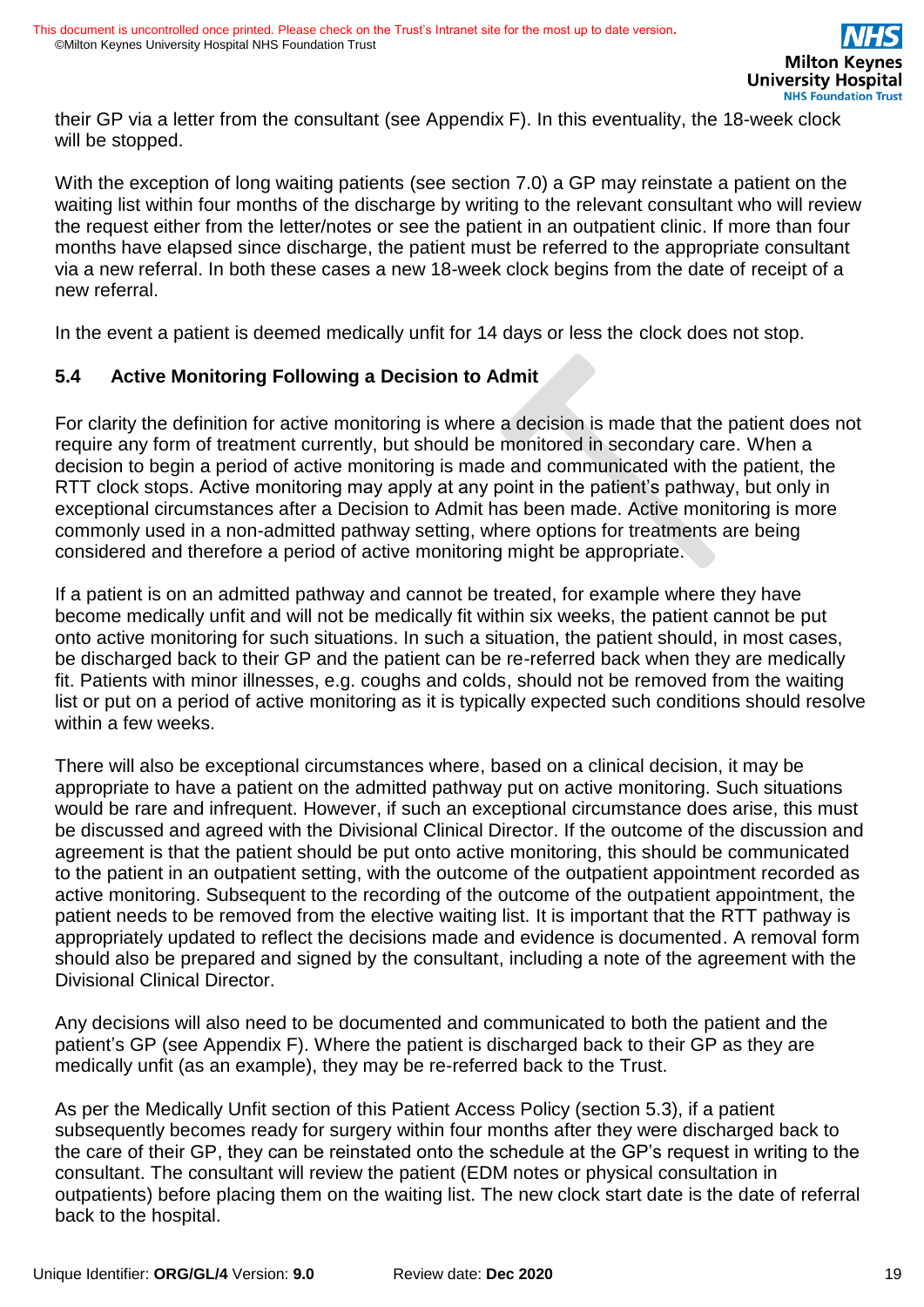Patients who are referred for surgery more than four months after they were discharged back to their GP will need to be re-referred to the appropriate consultant and cannot be entered onto a waiting list without clinical consultation.

#### **5.5 Active Monitoring and Discharge back to GP – Procedure & Process**

The removal of patients from the elective waiting list under these circumstances must follow a process which allows for both a complete and accurate audit trail of events. This is in line with ensuring both patient safety and that the clinical decision made is transparent and consistent with any harm review undertaken. For the process that must be followed for removing patients from the waiting list due to exceptional circumstances active monitoring, see Appendix D.

If it is decided that there is no exceptional circumstances for the patient to be put on active monitoring, the patient should be discharged back to the GP. If possible, it may be appropriate to communicate this to the patient in an outpatient setting.

#### **5.6 Non-Attendance of an Elective Admission**

It is important that the patient has been given instructions of who to notify and how if they subsequently cannot come in for their operation/procedure and that the letter clearly states the consequences of not attending for their appointment date. Should a patient fail to attend for their admission, the consultant must review the patient's record and consider whether a further date is in the patient's best clinical interest. A second TCI date is always necessary in the following circumstances:

- patients undergoing cancer treatment;
- urgent referrals based on clinical judgement;
- paediatrics; and
- maternity patients.

See Appendix H for a template letter to send to the patient and GP when there is a nonattendance of an elective admission.

#### **5.7 Trust Cancellations & 28 Day Returns**

If the Trust cancels an operation/procedure after admission or on the day of admission for nonclinical reasons, the patient must be offered a new date which is within 28 days of their original date.

Patients that are cancelled at any point in time prior to surgery will always be notified by telephone and offered a new date (reasonableness criteria remain applicable). A notification of cancellation letter will be sent to the patient's GP.

All operations cancelled on the day should be reported via the Trust's current incident reporting process and all reasons for cancellation will be added to the PAS by the ward clerk/patient pathway coordinator.

Patients who become medically unfit within the 28 day period are subject to clinical review under section 5.3 (Medically Unfit Patients).

If the consultant has reviewed the patient and has decided they are medically unfit and to be removed from the waiting list as per the Access Policy; then they can also be excluded from the 28 day guarantee breach reporting, provided that they are removed as unfit within the 28 day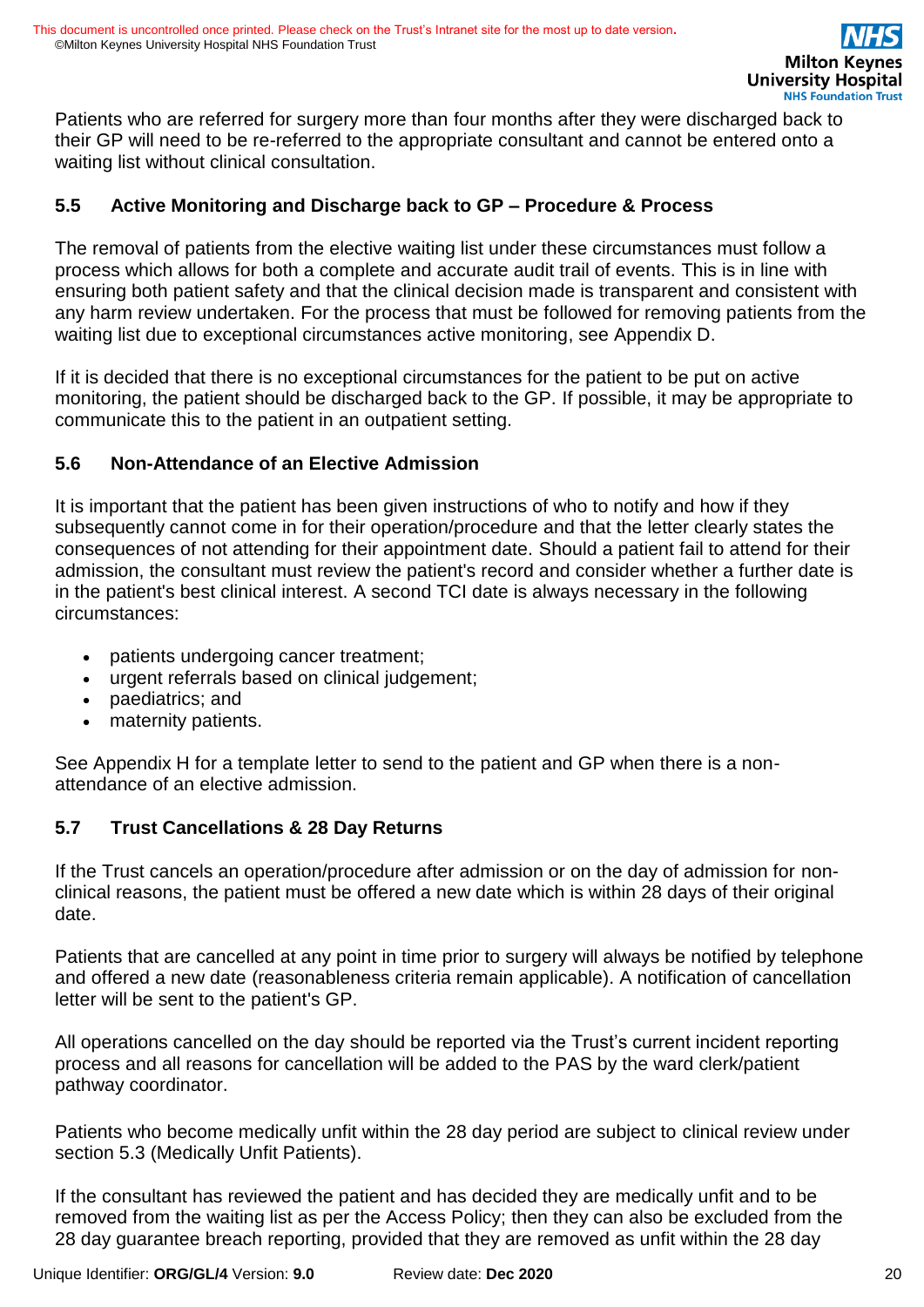guarantee period and after the date the operation was cancelled. If however they have not been removed or have become unfit after the 28 day guarantee period, they will remain reportable as 28 day breaches."

Whatever the reason for the removal, if a patient is to be removed from the list of reportable 28 day breaches, the following information will be required in the comments field (and ideally confirmation of such in EDM):

- The patient was offered an admission date (or two dates if the offer was verbal) with at least 3 weeks' notice between the date the offer was made and the admission date offered; and
- the date offered was within 28 days of the cancellation date, and
- that the patient refused the dates offered.

Should the patient be deemed fit for surgery following review, then the 28 day rule remains in effect and the patient must be offered a date within this time.

### **5.8 Patients who move Out of Area**

Should a patient move out of the Trust's catchment area while they are waiting treatment on an elective waiting list, they may choose to transfer their care to a hospital nearer to their new location. In this case, a tertiary provider proforma should be completed with all of the relevant information (including RTT clock start date), and the patients care and 18-week pathway will be transferred to the new provider.

### **5.9 Patients Listed for More Than One Procedure**

Patients will only be added to the elective inpatient waiting list for one procedure at a time. The 18 week clock will stop when the first definitive treatment begins (i.e. when the procedure is undertaken). A second new clock starts once the patient is ready to proceed with the second procedure.

If the decision to treat involves two-part treatment, e.g. right and left knee replacements, then the patient will (before being discharged from part one of their treatment) be offered:

- either a date for the second part; or
- an early outpatient appointment for review of their condition.

If the decision to treat involves two procedures as part of a single pathway of treatment, e.g. T&O insertion of metal work and planned removal, the clock stops when the first treatment begins. The subsequent procedure is undertaken based on clinical need as part of the same pathway but the clock has already stopped (see 5.10 planned procedures).

#### **5.10 Planned Procedures**

Patients who have completed their 18-week RTT pathway but still require a further planned course of treatment or surveillance of a diagnosed condition are added to a planned waiting list.

Patients who are on the planned list are not included in any calculation of the size of the waiting list because their procedures would not be done sooner if resources were not a constraint. These patients are monitored via the PTL (patient tracking list) for planned patients; the planned PTL being given the same level of priority as the RTT PTL.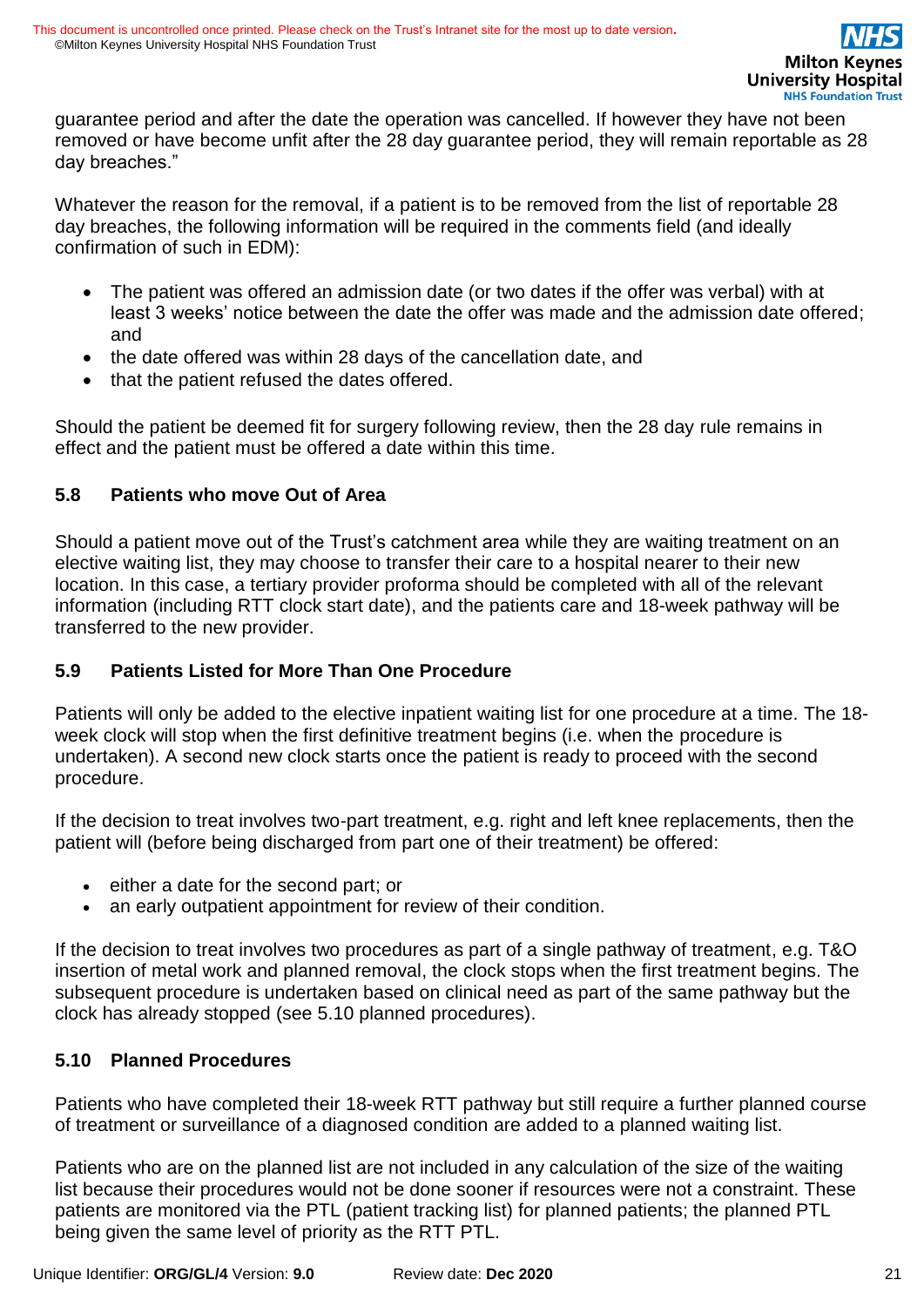Each Speciality Operational Lead is responsible for reviewing the planned PTL list regularly. This review will include checking that patients are being seen in accordance with their planned review dates and have been listed appropriately to the planned PTL list data definition.

Examples of procedures which should be on a planned list are:

- patients waiting for more than one procedure where the procedures need, for clinical reasons, to be undertaken in a certain order, i.e. Drug Treatments, Injections and Infusions;
- follow up check procedures such as cystoscopies, colonoscopies;
- patients proceeding to the next stage of treatment i.e. patients undergoing chemotherapy, or removal of metalwork; and
- sterilisation following pregnancy, when the procedure cannot be undertaken until after the pregnancy.

The above list is not exhaustive. A consultant or consultant's representative will decide whether a patient should be added to, or remain on, the planned waiting list and in conjunction with the patient decide a date by which the next stage of treatment will commence.

When a patient on a planned list does not have their consultant–led procedure/treatment within six weeks of the planned date, they must be transferred to an active RTT list and an RTT clock should start. Usual RTT monitoring should be followed from this point; with the clock start being six weeks after the planned admission date.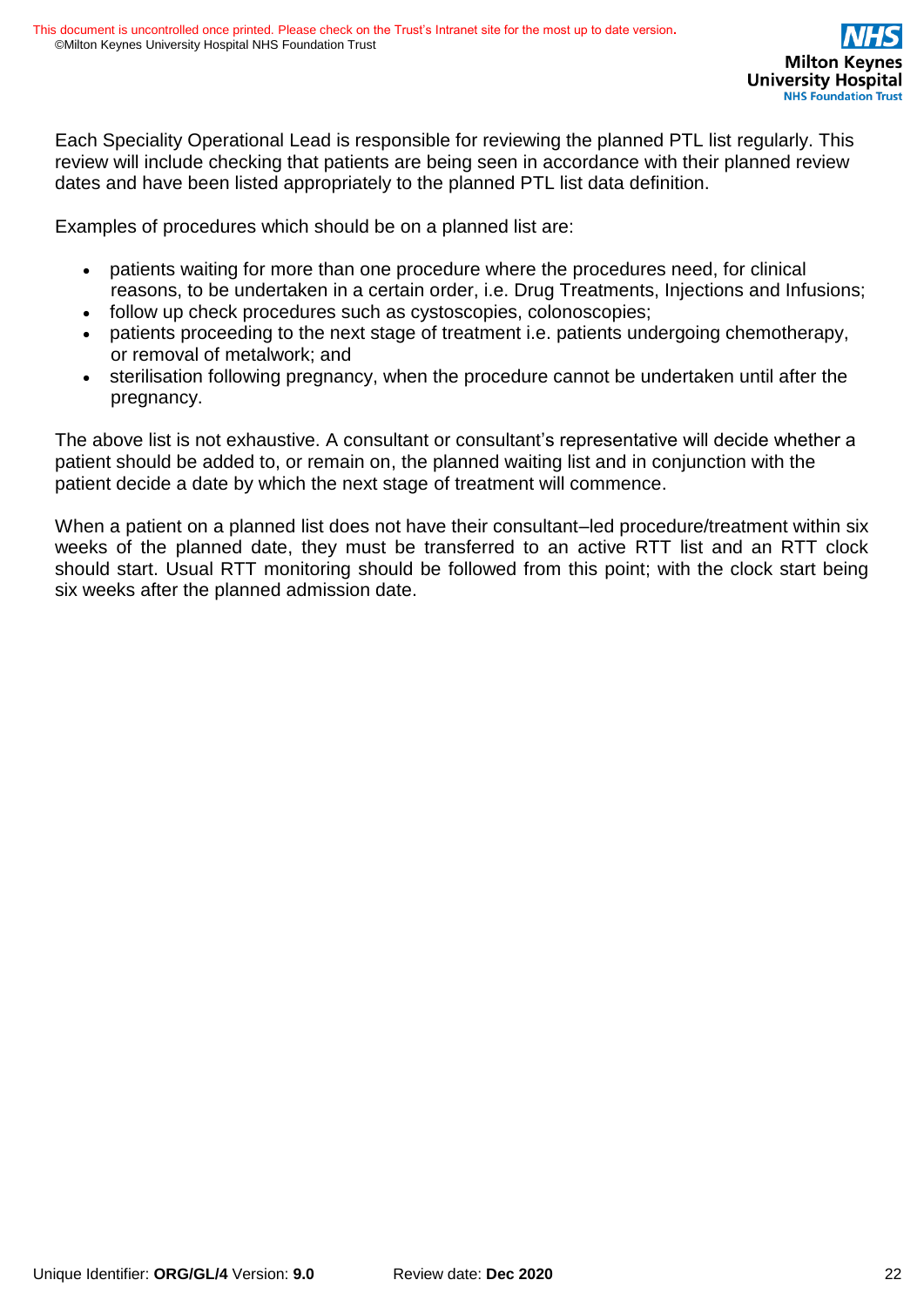# **6.0 Validation of Patients on RTT Pathways**

## **6.1 Best Practice for RTT Validation**

The management of RTT patient pathways requires CSUs to be active in understanding where a patient is on their pathway and for how long they are currently waiting. The process for reviewing RTT patient pathways is referred to as 'validation' and involves checking the pathway data against the patient's clinical record to confirm whether the data is reflective of the clinical decisions made. For the particular benefit of Trust staff involved with managing RTT pathways, below is an outline of best validation practice.

A complete list of patients currently on an 18 week pathway can be found on the Trust's PTL tool (patient tracking list).

Table 2: Data checks advised at key points in the RTT pathway activity

| RTT pathway activity         | What staff should check and where                                                                                                     |
|------------------------------|---------------------------------------------------------------------------------------------------------------------------------------|
| <b>Referral from GP</b>      | What:                                                                                                                                 |
|                              | Clock start date (referral received date) is either:                                                                                  |
|                              | • Date of receipt of paper referral;                                                                                                  |
|                              | • Date patient books an appointment via e-Referral or TAL; or                                                                         |
|                              | • Date appointment deferred to ASI list                                                                                               |
|                              |                                                                                                                                       |
|                              | <b>Where:</b>                                                                                                                         |
|                              | Paper referral should be in the patient's notes; e-Referrals can be                                                                   |
|                              | accessed via the e-Referral application and the booking history checked                                                               |
|                              | for any deferral.                                                                                                                     |
| <b>First outpatient</b>      | What:                                                                                                                                 |
| appointment                  | First appointment is booked with a referral;                                                                                          |
|                              | First appointment is not planned; and                                                                                                 |
|                              | Appointment has a completed and correct clinical outcome recorded.                                                                    |
|                              | <b>Where:</b>                                                                                                                         |
|                              |                                                                                                                                       |
|                              | Appointments can be checked from within the PAS system; clinic<br>outcomes must be checked against the hard copy forms and the clinic |
|                              | letter for accuracy.                                                                                                                  |
| Diagnostics                  | What:                                                                                                                                 |
|                              | Elective inpatient diagnostics are admitted and discharged; and/or                                                                    |
|                              | Outpatient diagnostics are checked in and out of clinic.                                                                              |
|                              |                                                                                                                                       |
|                              | <b>Where:</b>                                                                                                                         |
|                              | PAS – appointments view (Outpatient diagnostics) or PM Office (for                                                                    |
|                              | Inpatient diagnostics).                                                                                                               |
| Follow-up OP                 | What:                                                                                                                                 |
| appointment                  | Follow-up appointment has correct link to new appointment.                                                                            |
|                              |                                                                                                                                       |
|                              | <b>Where:</b>                                                                                                                         |
|                              | PAS system - appointments view                                                                                                        |
| <b>Addition to Inpatient</b> | What:                                                                                                                                 |
| <b>Waiting List</b>          | Patient not already listed for the same condition                                                                                     |
|                              | DTA date matches the date on the waiting list proforma                                                                                |
|                              | Proforma is complete and signed                                                                                                       |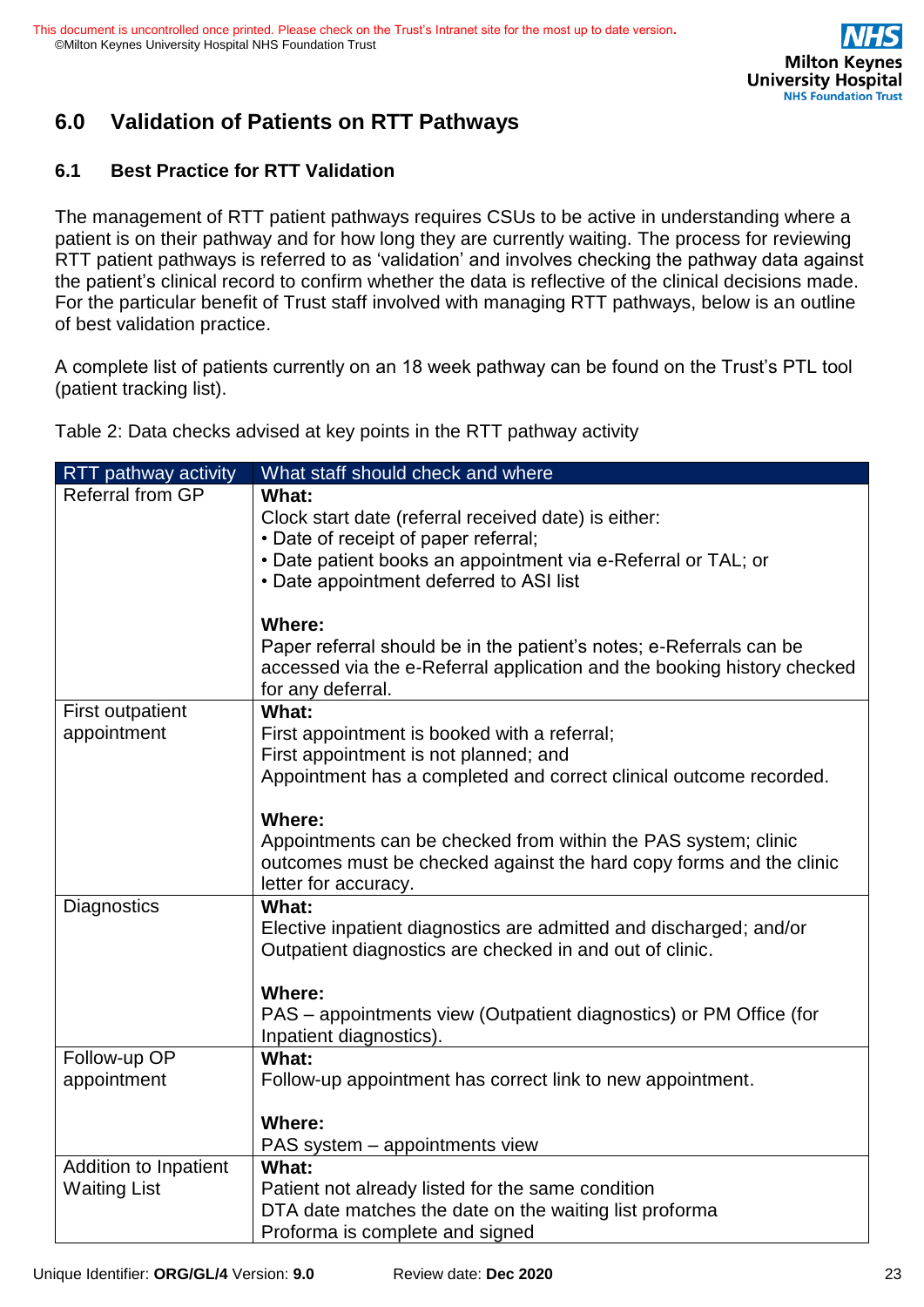|                    | Where:<br>The proforma can be found in the patients' notes and can be checked<br>against the inpatient waiting list entry in the PAS system.                                                                                                                                                                                                        |
|--------------------|-----------------------------------------------------------------------------------------------------------------------------------------------------------------------------------------------------------------------------------------------------------------------------------------------------------------------------------------------------|
| Admission for      | What:                                                                                                                                                                                                                                                                                                                                               |
| surgical procedure | Patient admitted from correct elective inpatient waiting list entry<br><b>Patient treated</b>                                                                                                                                                                                                                                                       |
|                    | Where:<br>The inpatient admission will have the same identifier (FIN) as the waiting<br>list entry and the waiting list entry will no longer exist (it has been used<br>to admit the patient). Evidence for treatment can be from the theatre<br>record in Powerchart or the operation notes if they have been scanned<br>into the patients' notes. |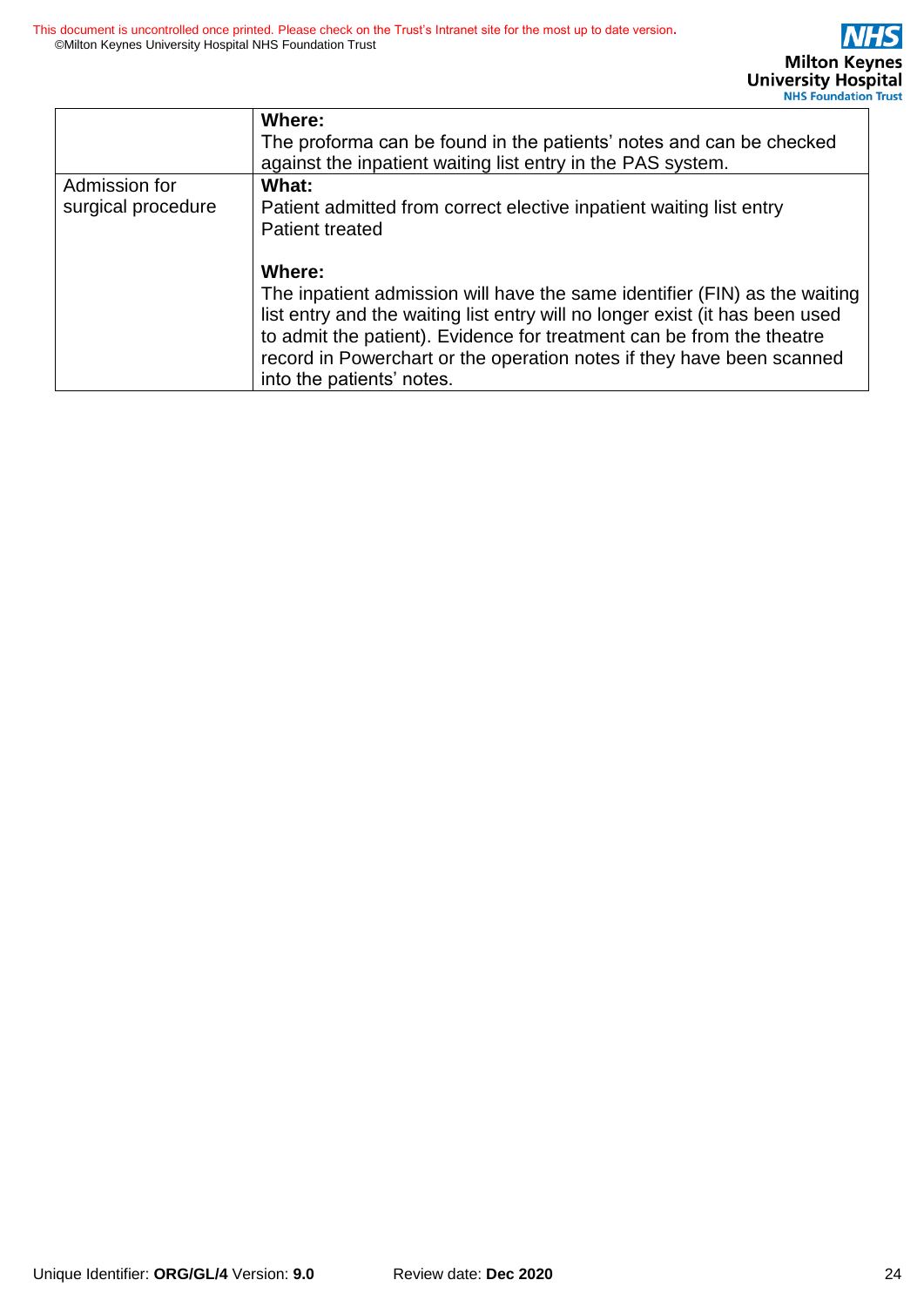

# **7.0 Long Waiting Patients (>30 weeks) – Escalation Guidance**

All long waiting patients should be proactively managed by the operational and clinical teams responsible for the patients' pathways. This is to ensure that a timely solution and plan are put into place. For the reference of long waiters, this document will refer to all patients that are on an active waiting list with a waiting time over 30 weeks.

### **7.1 Processes for Monitoring and Validation of Long Waiting Patients**

The following processes should be followed when looking at patients waiting over 30 weeks:

- All patients over 30 weeks on the PTL should be reviewed at the respective divisional weekly waiting list management meetings to identify the number of patients that are yet to be treated and do not have a plan.
- All patients who have waited 30 weeks or more should have their pathway validated by the relevant operational manager to ensure that the current status recorded on the PTL is correct and that any relevant information or action is updated on the PTL.
- Between 30 weeks and 40 weeks, on a weekly basis, every patient will be reviewed to assess if there are any changes in circumstances from the initial review at 30 weeks.
- All patients who have waited over 40 weeks should be reviewed in detail at the divisional weekly waiting list meetings to ensure that they have a defined and agreed management plan that will ensure they will not exceed the maximum waiting time of 52 weeks.
- All patients that exceed a waiting time of 40 weeks on the PTL should have clinical harm review undertaken by the Divisional Director and/or Clinical lead for the relevant service in which the long waiter is attributed to. A proforma should be completed to indicate whether clinical harm has been identified or not, including whether the patient may yet come to harm. This list of patients will be provided by the General Manager and feedback will be provided at the weekly Executive PTL meeting.
- All patients that exceed 52 weeks wait for their treatment will have their pathway reviewed by the Medical Director to determine if any clinical harm has been attributed to the wait. This will be reported at the weekly Executive Director's meeting.

### **7.2 Trigger Points**

- All patients waiting over 30 weeks should have their pathway validated.
- All patients waiting over 40 weeks should have an admission or appointment plan.
- No patients should breach over 52 weeks.
- Any patients that do wait beyond 40 weeks for treatment should have a clinical harm review undertaken by the Divisional Director and Clinical Lead for the service in which the breach is occurring.
- Any patients that do wait beyond 52 weeks for treatment should have a clinical harm review undertaken by the Medical Director, with an assessment of any potential harm that may be caused for a prolonged continuous wait.

### **7.3 Escalation**

Any concern highlighted by the Divisional Teams that any of the trigger points are not going to be delivered should be escalated immediately to the Director of Clinical Services and/or Deputy Director of Clinical Services.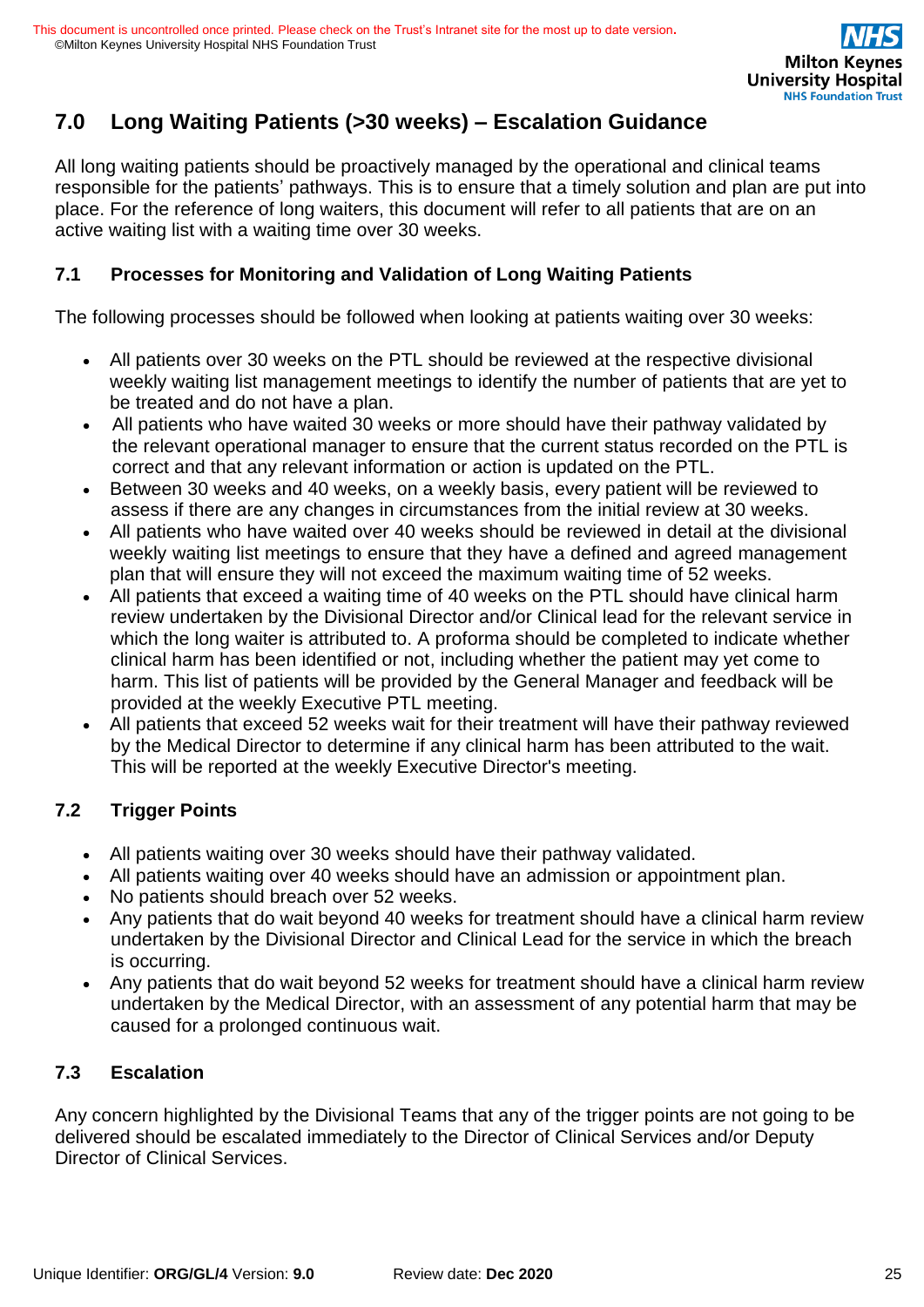Any concerns in relation to capacity that may impact on the length of RTT wait for long waiting patients should be escalated to the Director of Clinical Services and/or Deputy Director of Clinical Services and subsequently discussed at the Executive PTL meeting.

Any risk that the Trust may have to cancel or defer a patient's treatment in the 40+ week category should be discussed immediately with the Director of Clinical Services and/or Deputy Director of Clinical Services before any decision is made to do so (in the absence of either, then this should be escalated to the Executive Director on-call).

Any risk of not being able to agree a management plan for a patient should be escalated with details to the Director of Clinical Services and/or the Deputy Director of Clinical Services and also be discussed at the weekly Executive PTL meeting.

Any issues that are preventing or delaying a definitive plan being made for a patient that is exceeding a waiting time of 40 weeks should be escalated to the Divisional Director for support and resolution. If after escalation to the Divisional Director, the matter is not resolved, then this should be escalated through the Executive PTL meeting and/or Medical Director if it relates to clinical delay with decision making.

The Performance and Information team will provide the month end position of any 52 week breaches to the Medical Director for a clinical harm review. Where appropriate, the Medical Director will meet and challenge the relevant teams if it is concluded that due process has not been followed.

### **7.4 Removals from the Waiting List**

In the event that it has been decided upon clinical review that a patient should be removed from the waiting list, a waiting list removal form must be completed and scanned into the patient's clinical record. The removal form has been appended to this document (see Appendix E). Any removal from the waiting list must also be communicated in writing to both the patient and their GP and this communication be recorded in the patient's clinical records as a supporting audit trail. Letter templates for a number of reasons for removals from the waiting list can be found in the Appendices, specifically in Appendix F, Appendix G, Appendix H and Appendix I.

As per the sections above on unfit patients and active monitoring, patients with more significant illnesses must be discharged back to the GP for management, which may include re-Referral to other specialist services. In the case of long waiting patients, in recognition of the length of time these patients have been waiting, the decision must be communicated with the patient in writing with a commitment using the following standard text:

*'Your patient had been waiting for elective surgery at MKUHFT for a long period (34 weeks or more). Your patient is not currently deemed to be fit for surgery, and it is not envisaged that he/she will become fit within the next six weeks. Your patient is therefore being discharged back to your care. Should your patient become fit for this procedure within four months of the date of this letter, please re-refer including the text 'PRIOR LONG WAIT – NOT OPERATED'. We will endeavour to expedite the patient's operative care (within 18 weeks of re-Referral) in these circumstances with rapid discussion with their surgeon and early pre-operative assessment*.'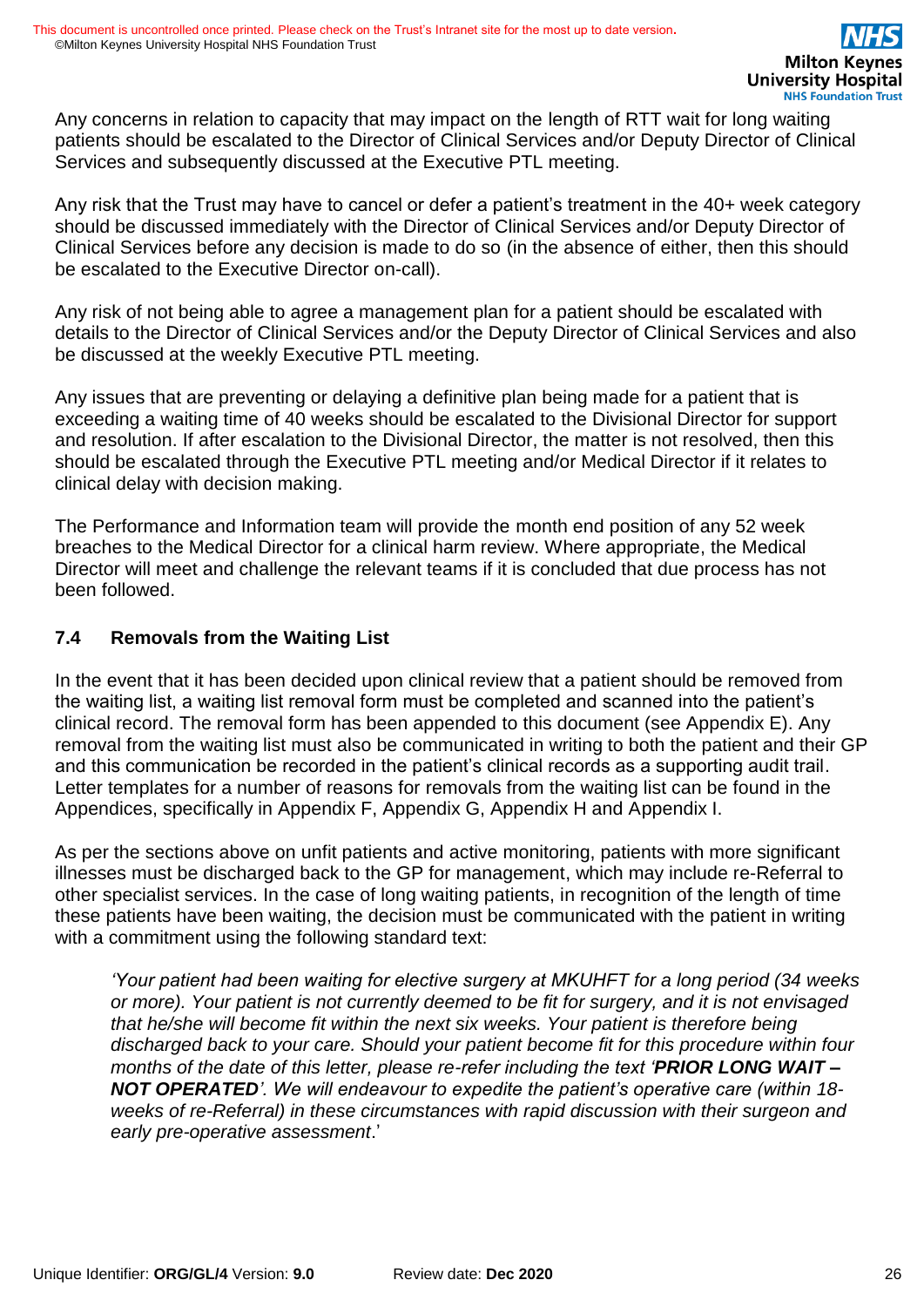

# **8.0 Other Associated Documents**

Associated documents to the Access Policy:

### **Milton Keynes University Hospital NHS Foundation Trust Policies**

- Annual/Study and Professional Leave Policy for Medical Staff.
- Data Quality Policy.
- Failsafe & Did Not Attend (DNA) for Colposcopy.
- Incident Reporting Policy and Procedure.
- Information Governance Policy.
- Private Patient Policy.
- Rapid Access Chest Pain Clinic Operational Policy.
- Safeguarding Children Policy and Procedures.
- Did Not Attend (DNA) or Was Not Brought (WNB) Paediatrics Policy

#### **Other local policies**

Milton Keynes Safeguarding Children Board Inter Agency Policy and Procedures. Available at:<http://www.mkscb.org/policy-procedures/>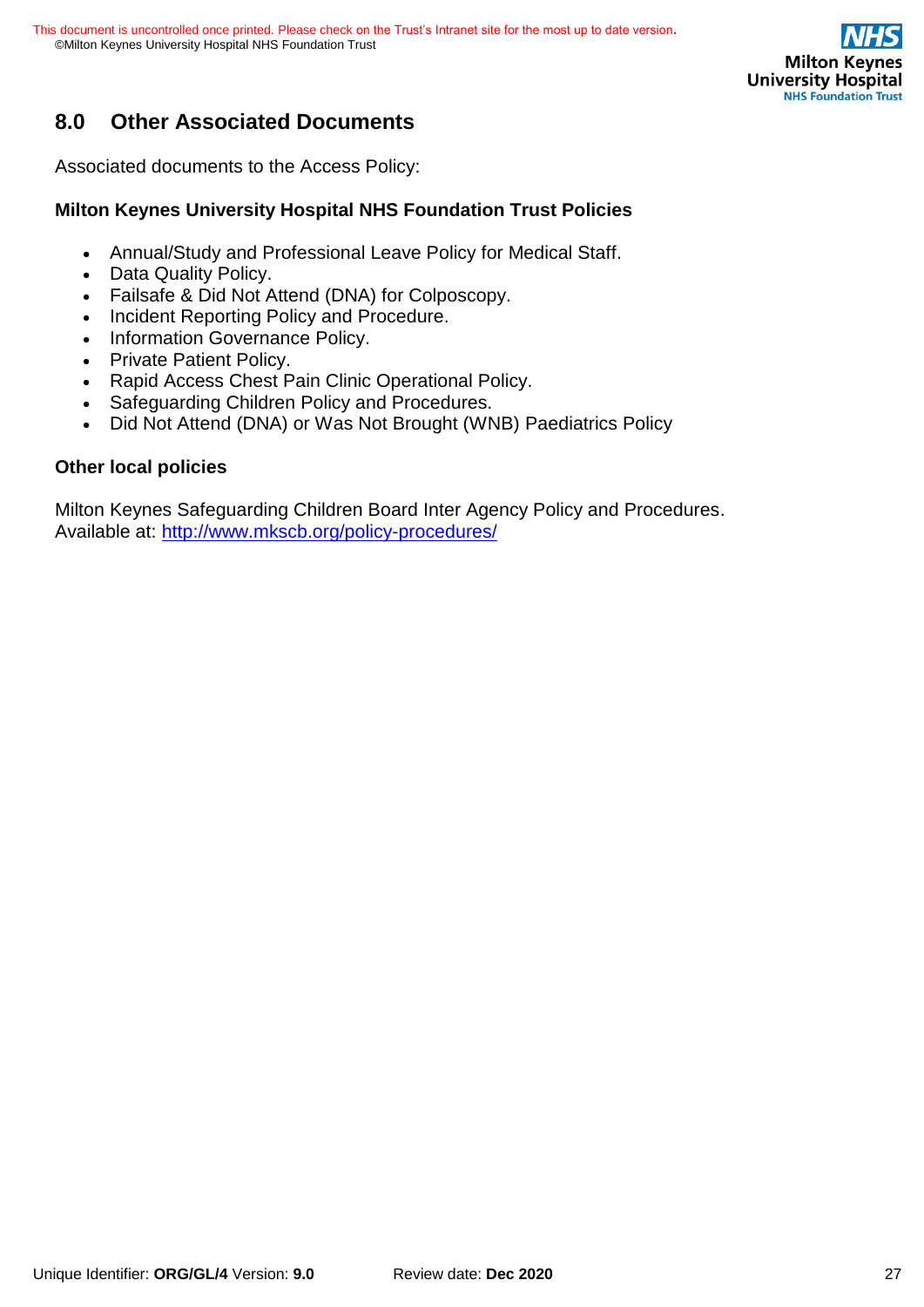

## **9.0 Statement of Evidence/References**

*Data Protection Act 2018*. (c. 12). [Online]. Available from: <https://www.legislation.gov.uk/ukpga/2018/12/contents>

Department of Health (2000) *National Service Framework for coronary heart disease.* [Online]. Available from:

[https://assets.publishing.service.gov.uk/government/uploads/system/uploads/attachment\\_data/file/](https://assets.publishing.service.gov.uk/government/uploads/system/uploads/attachment_data/file/198931/National_Service_Framework_for_Coronary_Heart_Disease.pdf) 198931/National Service Framework for Coronary Heart Disease.pdf

Department of Health (2015) *The NHS constitution for England.* [Online]. Available from: [https://assets.publishing.service.gov.uk/government/uploads/system/uploads/attachment\\_data/file/](https://assets.publishing.service.gov.uk/government/uploads/system/uploads/attachment_data/file/480482/NHS_Constitution_WEB.pdf) [480482/NHS\\_Constitution\\_WEB.pdf](https://assets.publishing.service.gov.uk/government/uploads/system/uploads/attachment_data/file/480482/NHS_Constitution_WEB.pdf)

Department of Health (2015) *Referral to treatment consultant-led waiting times: rules suite.*  [Online]. Available from: [https://assets.publishing.service.gov.uk/government/uploads/system/uploads/attachment\\_data/file/](https://assets.publishing.service.gov.uk/government/uploads/system/uploads/attachment_data/file/464956/RTT_Rules_Suite_October_2015.pdf) [464956/RTT\\_Rules\\_Suite\\_October\\_2015.pdf](https://assets.publishing.service.gov.uk/government/uploads/system/uploads/attachment_data/file/464956/RTT_Rules_Suite_October_2015.pdf)

Department of Health and Social Care (2019) *The handbook to the NHS constitution for England.* [Online]. Available from:

[https://assets.publishing.service.gov.uk/government/uploads/system/uploads/attachment\\_data/file/](https://assets.publishing.service.gov.uk/government/uploads/system/uploads/attachment_data/file/770675/The_Handbook_to_the_NHS_Constitution_-_2019.pdf) 770675/The Handbook to the NHS Constitution - 2019.pdf

NHS Digital (2019) *NHS e-Referral Service*. [Online]. Available from:<https://digital.nhs.uk/referrals> [Accessed 25 February 2019]

NHS England (2015) *Recording and reporting referral to treatment (RTT) waiting times for consultant-led elective care. [Guidance].* [Online]. Version number: 1.0. Available from: [https://www.england.nhs.uk/statistics/wp-content/uploads/sites/2/2013/04/Recording-and](https://www.england.nhs.uk/statistics/wp-content/uploads/sites/2/2013/04/Recording-and-reporting-RTT-guidance-v24-2-PDF-703K.pdf)[reporting-RTT-guidance-v24-2-PDF-703K.pdf](https://www.england.nhs.uk/statistics/wp-content/uploads/sites/2/2013/04/Recording-and-reporting-RTT-guidance-v24-2-PDF-703K.pdf)

NHS England [2016] *Referral to treatment.* [Online]. Available from: <https://www.england.nhs.uk/rtt/>

NHS England (2017) *Recording and reporting referral to treatment (RTT) waiting times for consultant-led elective care: frequently asked questions.* [Online]. Version number: 1.2. Available from: [https://www.england.nhs.uk/statistics/wp-content/uploads/sites/2/2017/10/Accompanying-](https://www.england.nhs.uk/statistics/wp-content/uploads/sites/2/2017/10/Accompanying-FAQs-v7.32-ASI-FAQ-update.pdf)[FAQs-v7.32-ASI-FAQ-update.pdf](https://www.england.nhs.uk/statistics/wp-content/uploads/sites/2/2017/10/Accompanying-FAQs-v7.32-ASI-FAQ-update.pdf)

NHS Improvement (2019) *Elective care: model access policy.* [Online]. Available from: <https://improvement.nhs.uk/resources/elective-care-model-access-policy/>

Public Health England (2016) *NHS cervical screening programme: colposcopy and programme management.* [NHSCSP Publication number 20]. [Online]. 3rd ed. Available from: [https://assets.publishing.service.gov.uk/government/uploads/system/uploads/attachment\\_data/file/](https://assets.publishing.service.gov.uk/government/uploads/system/uploads/attachment_data/file/515817/NHSCSP_colposcopy_management.pdf) [515817/NHSCSP\\_colposcopy\\_management.pdf](https://assets.publishing.service.gov.uk/government/uploads/system/uploads/attachment_data/file/515817/NHSCSP_colposcopy_management.pdf)

Public Health England (2018) *Cervical screening programme: standards. Screening standards for the NHS cervical screening programme (CSP).* [Online]. Available from: <https://www.gov.uk/government/publications/cervical-screening-programme-standards>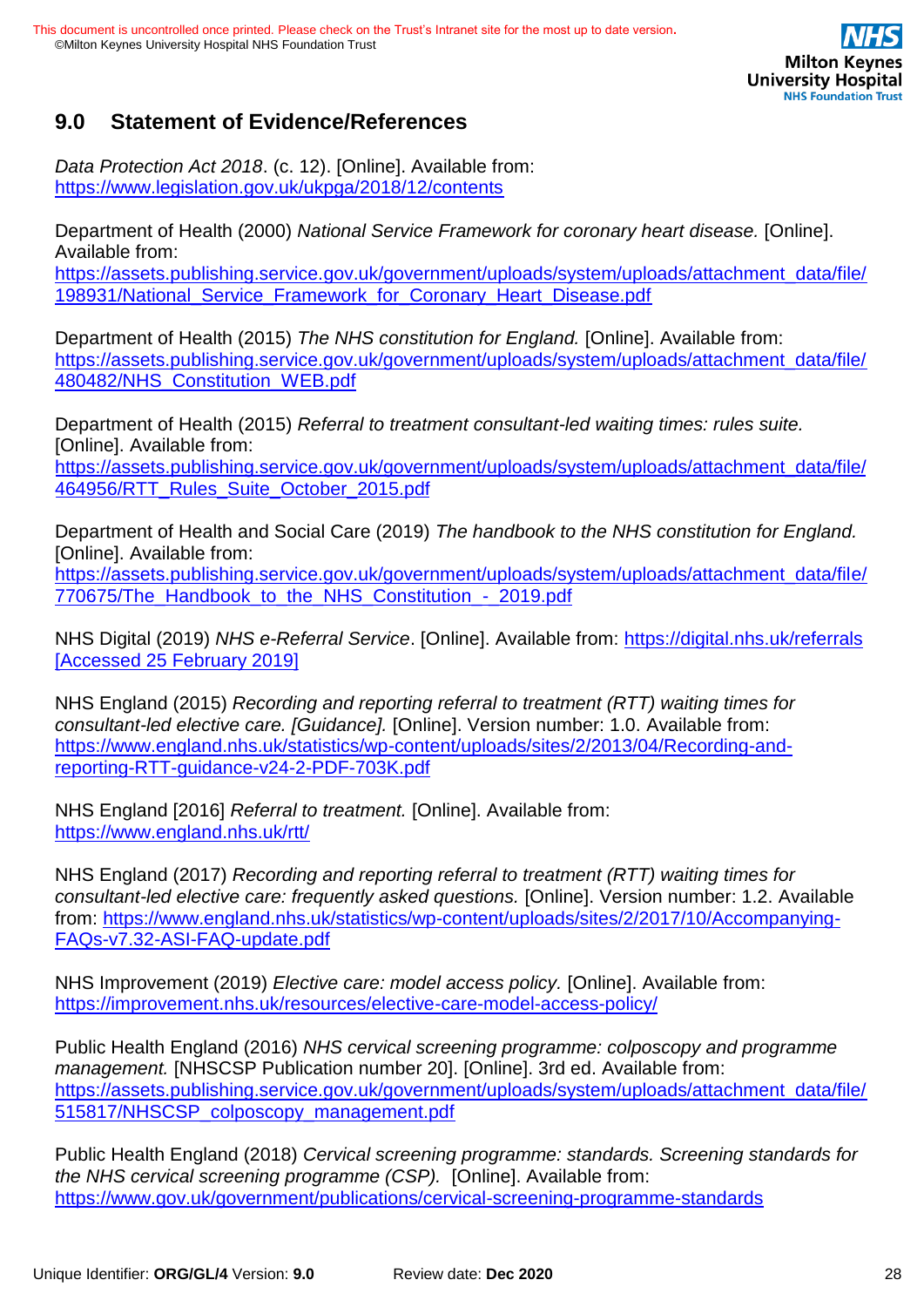

## **10.0 Governance**

#### **10.1 Document review history**

| Version number | <b>Review date</b> | Reviewed by                                          | <b>Changes made</b> |
|----------------|--------------------|------------------------------------------------------|---------------------|
| 9.0            | Dec 2018           | Associate Director of Performance and<br>Information | See below           |
| 8.0            | Dec 2016           | CEO                                                  | See below           |
| 7.0            | Nov 2016           | <b>Trust Documentation Committee</b>                 | See below           |

### **10.2 Consultation History**

| <b>Stakeholders</b><br>Name/Board                                                       | Area of<br><b>Expertise</b> | <b>Date</b><br><b>Sent</b> | <b>Date</b><br><b>Received</b> | <b>Comments</b>                                                                                                    | Endorsed<br>Yes/No |
|-----------------------------------------------------------------------------------------|-----------------------------|----------------------------|--------------------------------|--------------------------------------------------------------------------------------------------------------------|--------------------|
| Associate Director of<br>Performance and<br>Information                                 | Performance                 | <b>Dec</b><br>2018         | <b>Dec</b><br>2018             | Major revisions; including<br>position on active<br>monitoring following DTA<br>and management of long<br>waiters. |                    |
| <b>Chief Executive</b><br><b>Officer</b>                                                | Management                  | Dec<br>2016                | <b>Dec</b><br>2016             | Update to references to<br>Board accountable and<br>CEO as Accountable<br><b>Officer</b>                           |                    |
| <b>Trust Documentation</b><br>Committee                                                 | Policy review               | <b>Nov</b><br>2016         | <b>Nov</b><br>2016             | Minor revisions                                                                                                    | Yes                |
| Associate Director of<br>Performance and<br>Information                                 | 18-weeks                    | <b>Nov</b><br>2016         | <b>Nov</b><br>2016             | Layout changes made to<br>allow policy to flow more<br>effectively in line with<br>patient pathways                |                    |
| Performance and<br><b>Information Manager</b><br>Information analyst<br>18ww validators | 18-weeks                    | Feb<br>2016                | Feb<br>2016                    | Layout changes made to<br>allow policy to flow more<br>effectively in line with<br>patient pathways                |                    |

## **10.3 Audit and monitoring**

| Audit/Monitoring<br>Criteria           | <b>Tool</b>                              | <b>Audit Lead</b>                          | Frequency<br>of Audit | Responsible<br>Committee/Board |
|----------------------------------------|------------------------------------------|--------------------------------------------|-----------------------|--------------------------------|
| <b>Access Policy</b><br>Compliance     | <b>Patient Tracking</b><br>List/ Monthly | Data Quality<br>Compliance                 | Weekly                | Management                     |
| 18-week Wait                           | returns                                  | <b>Board</b>                               |                       | <b>Board</b>                   |
| performance                            |                                          |                                            | Monthly               |                                |
|                                        | DQ dashboard                             | Data Quality<br>Compliance<br><b>Board</b> | Monthly               | Management                     |
| RTT data compliance                    | Compliance<br>audits                     | Data Quality<br>Compliance<br><b>Board</b> | Monthly               | <b>Board</b>                   |
| <b>Auditors</b><br>(Internal/External) | <b>PTL Tool</b>                          | <b>Audit Committee</b>                     | Annual                | Management<br><b>Board</b>     |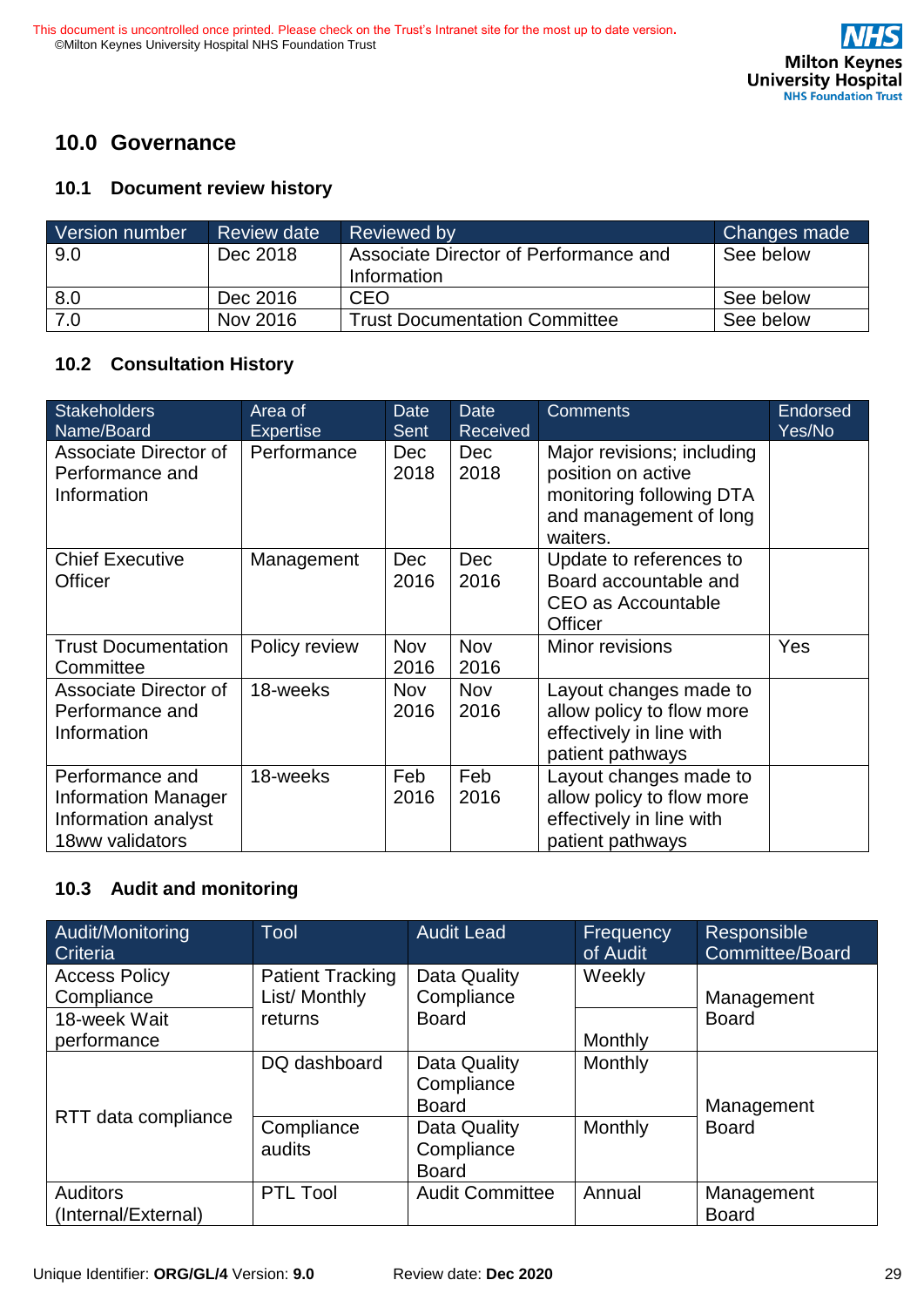

## **10.4 Equality Impact Assessment**

As part of its development, this policy and its impact on equality has been reviewed. The purpose of the assessment is to minimise and if possible remove any disproportionate impact on the grounds of race, gender, disability, age, sexual orientation, religion or belief, pregnancy and maternity, gender reassignment or marriage and civil partnership. No detriment was identified.

| <b>Equality Impact Assessment</b>                                                                                                        |                              |  |                               |                              |  |
|------------------------------------------------------------------------------------------------------------------------------------------|------------------------------|--|-------------------------------|------------------------------|--|
| <b>Division</b>                                                                                                                          | Corporate                    |  | <b>Department</b>             | Performance & Information    |  |
| <b>Person completing</b><br>the EqIA                                                                                                     | <b>Hitesh Patel</b>          |  | <b>Contact No.</b>            | 86244                        |  |
| <b>Others involved:</b>                                                                                                                  |                              |  | Date of<br>assessment:        | December 2018                |  |
| <b>Existing</b><br>policy/service                                                                                                        | <b>Patient Access Policy</b> |  | <b>New</b><br>policy/service  | <b>Patient Access Policy</b> |  |
| Will patients, carers, the public or staff<br>be affected by the policy/service?<br>If staff, how many/which groups will be<br>effected? |                              |  | <b>Staff</b><br>All staff     |                              |  |
| <b>Protected</b><br>characteristic                                                                                                       | Any impact?                  |  |                               | <b>Comments</b>              |  |
| Age                                                                                                                                      | <b>NO</b>                    |  |                               |                              |  |
| <b>Disability</b>                                                                                                                        | <b>NO</b>                    |  |                               |                              |  |
| Gender reassignment                                                                                                                      | <b>NO</b>                    |  |                               |                              |  |
| Marriage and civil<br>partnership                                                                                                        | <b>NO</b>                    |  |                               |                              |  |
| Pregnancy and<br>maternity                                                                                                               | <b>NO</b>                    |  |                               |                              |  |
| Race                                                                                                                                     | <b>NO</b>                    |  |                               |                              |  |
| Religion or belief                                                                                                                       | <b>NO</b>                    |  |                               |                              |  |
| Sex                                                                                                                                      | <b>NO</b>                    |  |                               |                              |  |
| Sexual orientation                                                                                                                       | <b>NO</b>                    |  |                               |                              |  |
| What consultation method(s) have you<br>carried out?                                                                                     |                              |  | Refer to consultation history |                              |  |
| N/A<br>How are the changes/amendments to<br>the policies/services communicated?                                                          |                              |  |                               |                              |  |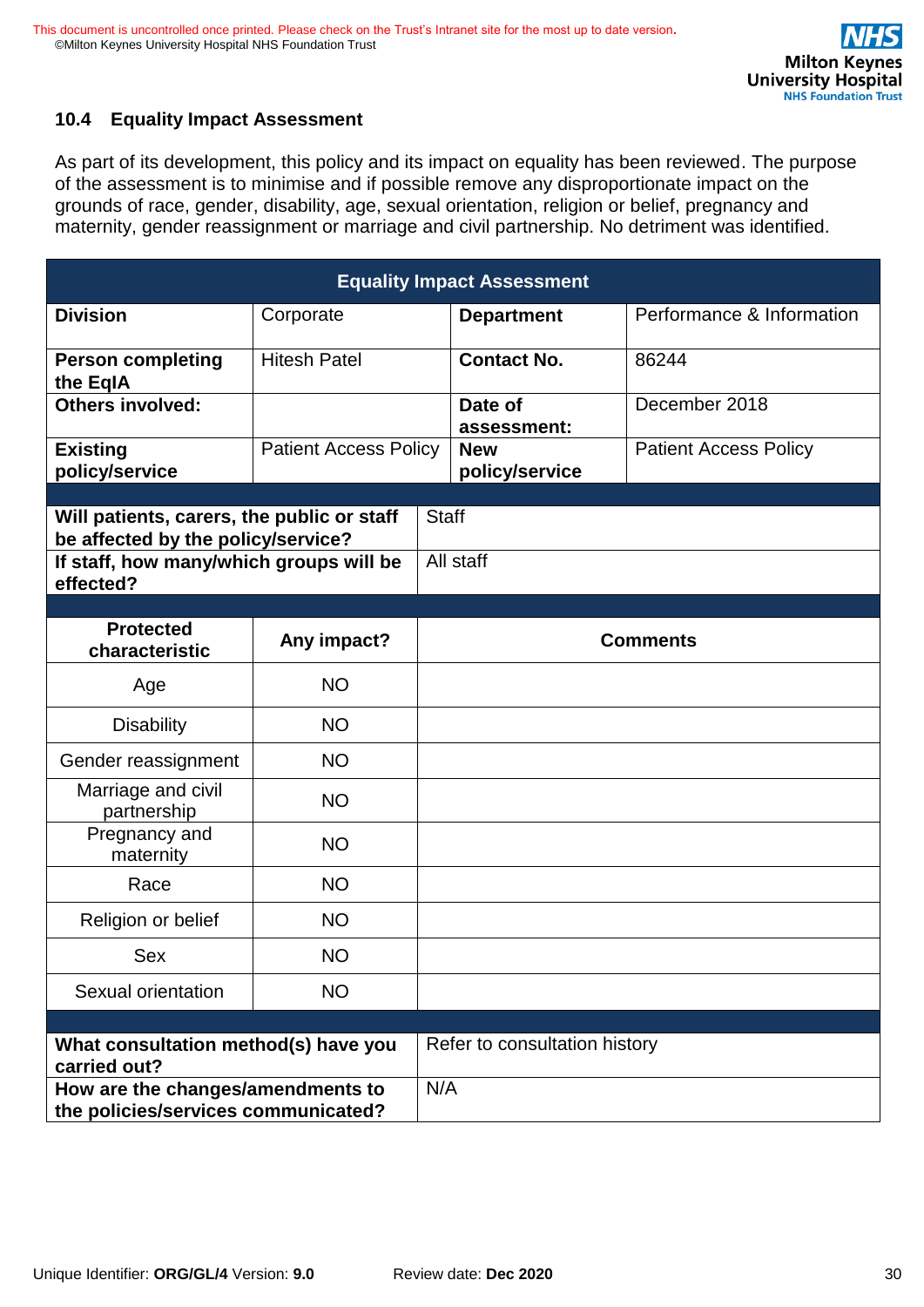# **11.0 Appendices**

### **11.1 Appendix A: Acronyms**

| <b>Term</b> | <b>Definition</b>                                                                                                                                                                                                   |
|-------------|---------------------------------------------------------------------------------------------------------------------------------------------------------------------------------------------------------------------|
| <b>ASI</b>  | Appointment slot issue (list): a list of patient referrals where an attempt has been<br>made to book an appointment through the national e-Referral Service but has<br>failed, e.g. no clinic slots available.      |
| <b>CCGs</b> | Clinical Commissioning Groups: Clinical Commissioning Groups are groups of GP<br>Practices that are responsible for buying health and care services for patients,<br>taking over the role from Primary Care Trusts. |
| <b>CSU</b>  | Clinical Support Unit; divisions of Trust business responsible for ensuring delivery of<br>patient care.                                                                                                            |
| <b>DNA</b>  | Did not attend: Patients who have been informed of their admission date or<br>appointment date, and who, without notifying the hospital in advance, did not attend<br>that admission/outpatient appointment.        |
| <b>EDM</b>  | Electronic Document Management System; records a patient's clinical notes.                                                                                                                                          |
| <b>GP</b>   | General Practitioner: GPs account for a significant proportion of the patients<br>referred to the Trust for assessment and treatment.                                                                               |
| <b>PAS</b>  | Patient administration system: This is the Trust's current PAS, introduced as part of<br>a national scheme to improve access to patient information aiming for a complete<br>Electronic Patient Record (EPR).       |
| <b>PTL</b>  | Patient Tracking List: A list of all patients on an active RTT pathway; used to<br>support the safe and effective management of patients on RTT pathways.                                                           |
| <b>POA</b>  | Pre-operative assessment: A system that assesses patients' health before they are<br>admitted to hospital to ensure that they are fit to undergo their elective procedure.                                          |
| <b>RTT</b>  | Referral to treatment: The period from referral into a consultant led service to the<br>start of first definitive treatment, active monitoring or discharge.                                                        |
| <b>UBRN</b> | Unique booking reference number assigned when requesting a referral through the<br>NHS e-Referral service.                                                                                                          |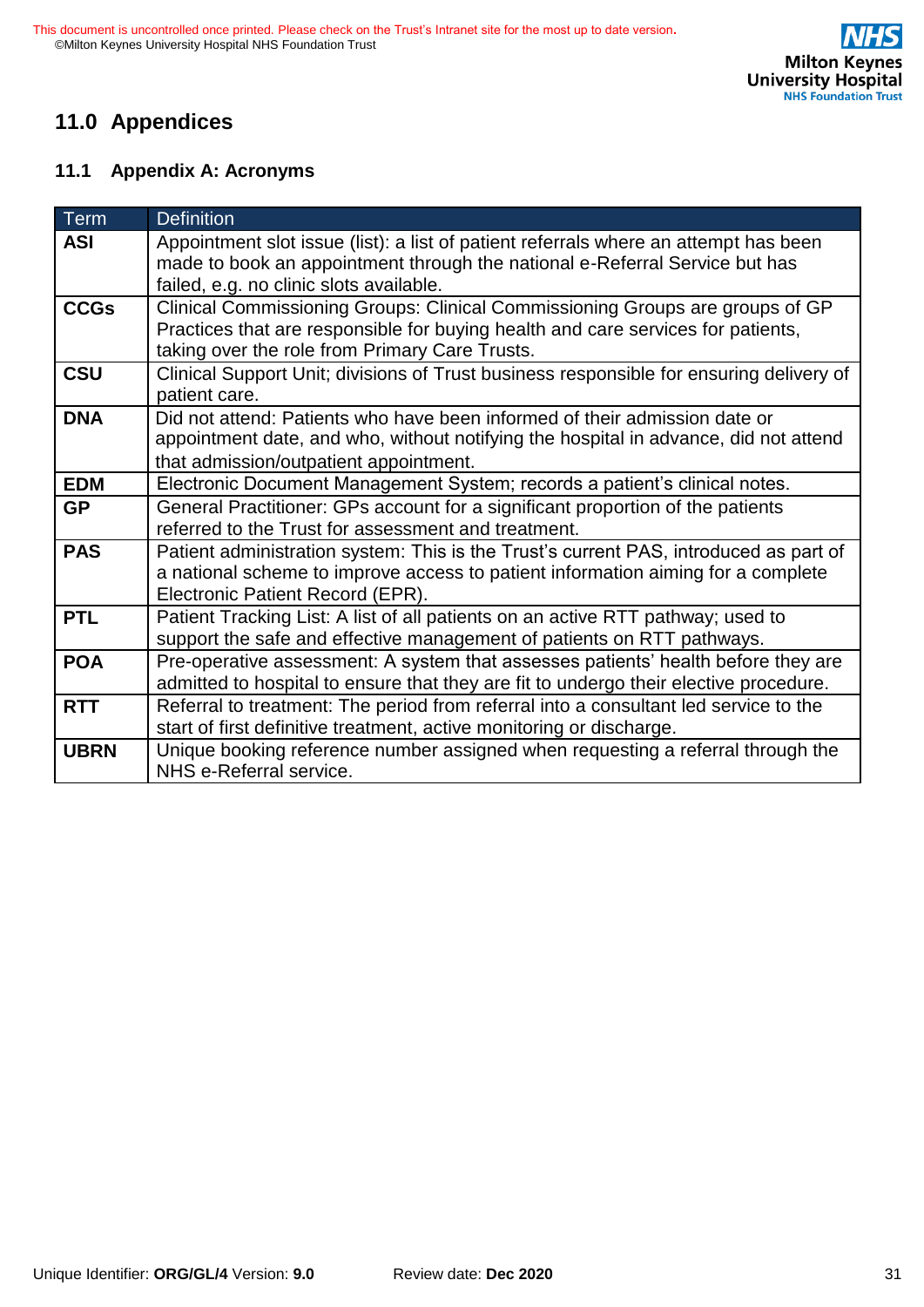## **11.2 Appendix B: Definitions**

| <b>Term</b>                | <b>Definition</b>                                                          |
|----------------------------|----------------------------------------------------------------------------|
| <b>Active Monitoring</b>   | Where a clinical decision is made to start a period of monitoring in       |
|                            | secondary care without clinical intervention or diagnostic procedures,     |
|                            | sometimes referred to as "watch and wait".                                 |
| <b>Active Waiting List</b> | Patients awaiting elective admission and are currently available i.e.      |
|                            | fit, able and ready to be called for admission.                            |
| <b>Admission</b>           | A patient attending a hospital ward for either a day case or inpatient     |
|                            | procedure.                                                                 |
| <b>Admitted pathway</b>    | The part of an RTT pathway which starts with a Decision To Admit           |
|                            | and ends with the patient being admitted for treatment.                    |
| <b>Consultant-led</b>      | A service where the consultant retains overall responsibility for the      |
| service                    | care of the patient.                                                       |
| Day Case                   | A patient who is admitted to hospital for treatment but is not intended    |
|                            | to stay in hospital overnight.                                             |
| <b>Decision to Admit</b>   | A clinical decision indicating the intention to admit a patient, either as |
|                            | part of an elective care pathway or as an emergency.                       |
| <b>First Attendance</b>    | The first time a patient is seen in an outpatient setting following        |
|                            | referral to a consultant led service (from any source, including A&E).     |
|                            | This is also sometimes referred to as a 'new' appointment.                 |
| <b>First definitive</b>    | An intervention intended to manage a patient's disease, condition or       |
| treatment                  | injury and avoid further intervention. What constitutes first definitive   |
|                            | treatment is a matter of clinical judgement in consultation with the       |
|                            | patient.                                                                   |
| <b>Follow-Up</b>           | Following a first attendance, any subsequent attendance in an              |
| <b>Attendance</b>          | outpatient setting which is part of the same patient pathway is            |
|                            | referred to as a follow-up attendance.                                     |
| <b>Fully Booked</b>        | Patients who have the opportunity to agree a date at the time of, or       |
|                            | within one working day of, the referral or decision to treat.              |
| <b>Inpatient</b>           | Patient who is admitted to the hospital for treatment and is expected      |
|                            | to remain in hospital for at least one night.                              |
| <b>NHS e-Referral</b>      | An electronic booking software application designed to enable              |
| system                     | patients needing an outpatient appointment to choose which hospital        |
|                            | they are referred to by their GP, and to book a convenient date and        |
|                            | time for their appointment.                                                |
| Non-admitted               | The part of an RTT pathway which starts with an outpatient referral        |
| pathway                    | and ends either when the patient is seen and treated / placed onto         |
|                            | active monitoring or is added to the elective inpatient waiting list.      |
| <b>Outpatient</b>          | Patient referred to the Trust for clinical advice or treatment. An         |
|                            | outpatient attendance usually takes place in a clinic setting, but         |
|                            | occasionally will take place on a ward.                                    |
| <b>Planned Admission</b>   | Patients who are to be admitted as part of a planned sequence of           |
|                            | treatment or investigations, e.g. long-term monitoring of conditions.      |
|                            | Planned admissions do not count as RTT pathways.                           |
| <b>Reasonable</b>          | A choice of two appointments or admission dates within three weeks'        |
| notice/offer               | notice.                                                                    |
| <b>Referral Received</b>   | The date an outpatient referral is received by the relevant consultant     |
|                            | led service. This is indicated with a date stamp for paper referrals or    |
|                            | the date an appointment is booked or attempted to be booked in the         |
|                            | e-Referral service.                                                        |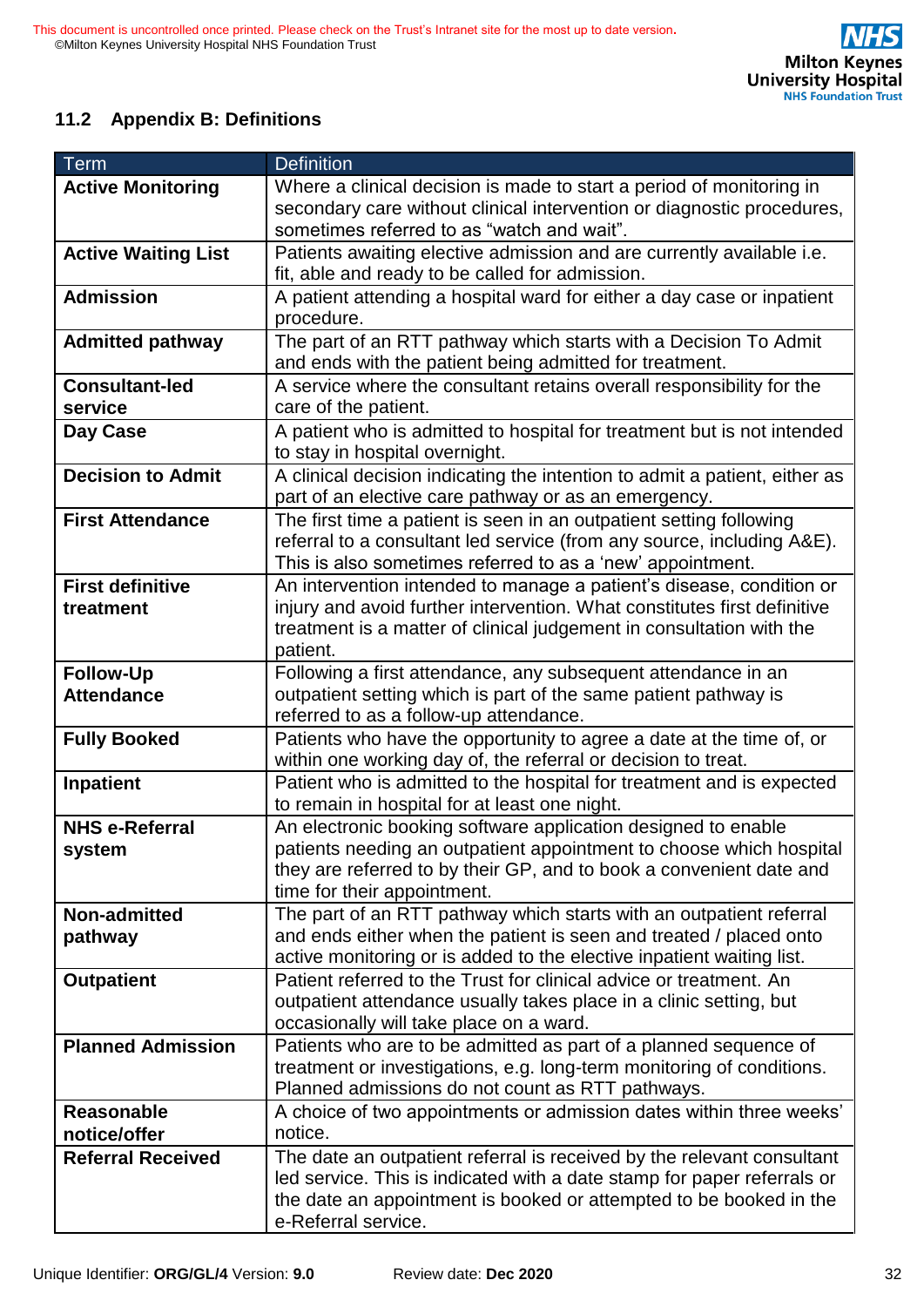

### **11.3 Appendix C: The Two Week Wait pathway**

The Trust has a dedicated cancer services policy which details both the national rules and local Trust agreements in respect of the management of patients referred on a two week wait (2WW) pathway. Patients and staff are directed to that policy for detailed guidance. Staff are also reminded that two week wait patients are also subject to the national rules for 18-week wait and that the general principles of this policy still apply.

For clarity the waiting time standards for patients on a two week wait pathway are:

- The patient must be seen in an outpatient appointment within two weeks (14 days) of the date that the referral is received into the Trust.
- When a Decision to Treat (DTT) is made for a cancer patient, the patient must then be treated within 31 days.
- The entire cancer pathway, from receipt of referral to definitive treatment, must be completed within 62 days.
- Both the 31 and 62 day waiting time clocks can only be stopped following the delivery of first definitive treatment, placing a patient with a confirmed cancer diagnosis on active monitoring or the confirmation of a non-malignant diagnosis.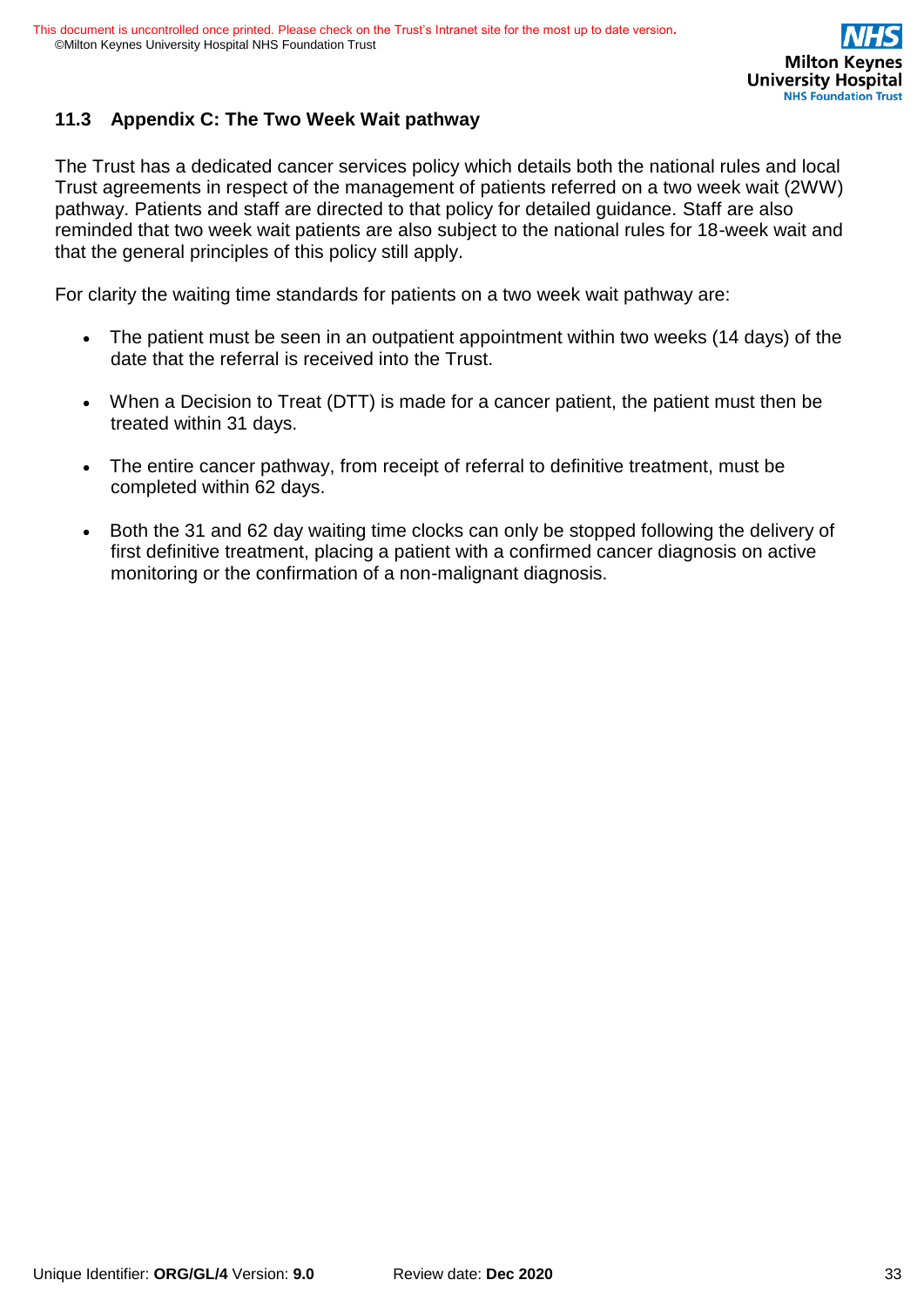

### **11.4 Appendix D: Process to be undertaken for active monitoring/discharge to GP**

Table 1: The process to be undertaken for active monitoring/discharge to GP:

| Decision                      | Action                       | <b>Timescale</b>  | Evidence required      |
|-------------------------------|------------------------------|-------------------|------------------------|
| Consultant responsible for    | Decision escalated to the    | Within 24 hours   | Documented             |
| the patient's care decides    | <b>Divisional Clinical</b>   | from decision     | discussion in clinical |
| that a period of active       | Director for review and      | taken             | record.                |
| monitoring under the          | authorisation.               |                   |                        |
| exceptional                   |                              |                   |                        |
| circumstances category is     |                              |                   |                        |
| required following a decision |                              |                   |                        |
| to admit                      |                              |                   |                        |
| Consultant responsible for    | Removal form to be           | Within 24 hours   | Signed and dated       |
| the patient's care notifies   | completed with the           | from notification | removal form           |
| the relevant staff within the | decision clearly identified; | by the            | scanned into EDM       |
| Division that patient can be  | form both signed and         | Consultant to     |                        |
| put on active monitoring      | dated and a copy sent to     | the Division      |                        |
| based on the exceptional      | the Admissions Office        |                   |                        |
| circumstances category.       |                              |                   |                        |
| Elective RTT waiting time     | Waiting list encounter       | Within 24 hours   | Removed waiting        |
| clock to be stopped           | removed by Admissions        | of receiving the  | list entry and         |
|                               | Office using a suitable      | form              | confirmation on RTT    |
|                               | removal reason               |                   | PTL tool               |
| Book outpatient               | Outpatient appointment       | Within four       | Completed clinical     |
| appointment to review         | to be booked                 | weeks of          | outcome form with      |
| decision with the patient     |                              | decision made     | active monitoring      |
|                               |                              | to actively       | form ticked.           |
|                               |                              | monitor           |                        |
| Decision communicated to      | Letter confirming decision   | Within seven      | <b>Completed GP</b>    |
| <b>GP</b>                     | of patient on active         | days of           | Letter                 |
|                               | monitoring to GP             | outpatient        |                        |
|                               |                              | appointment.      |                        |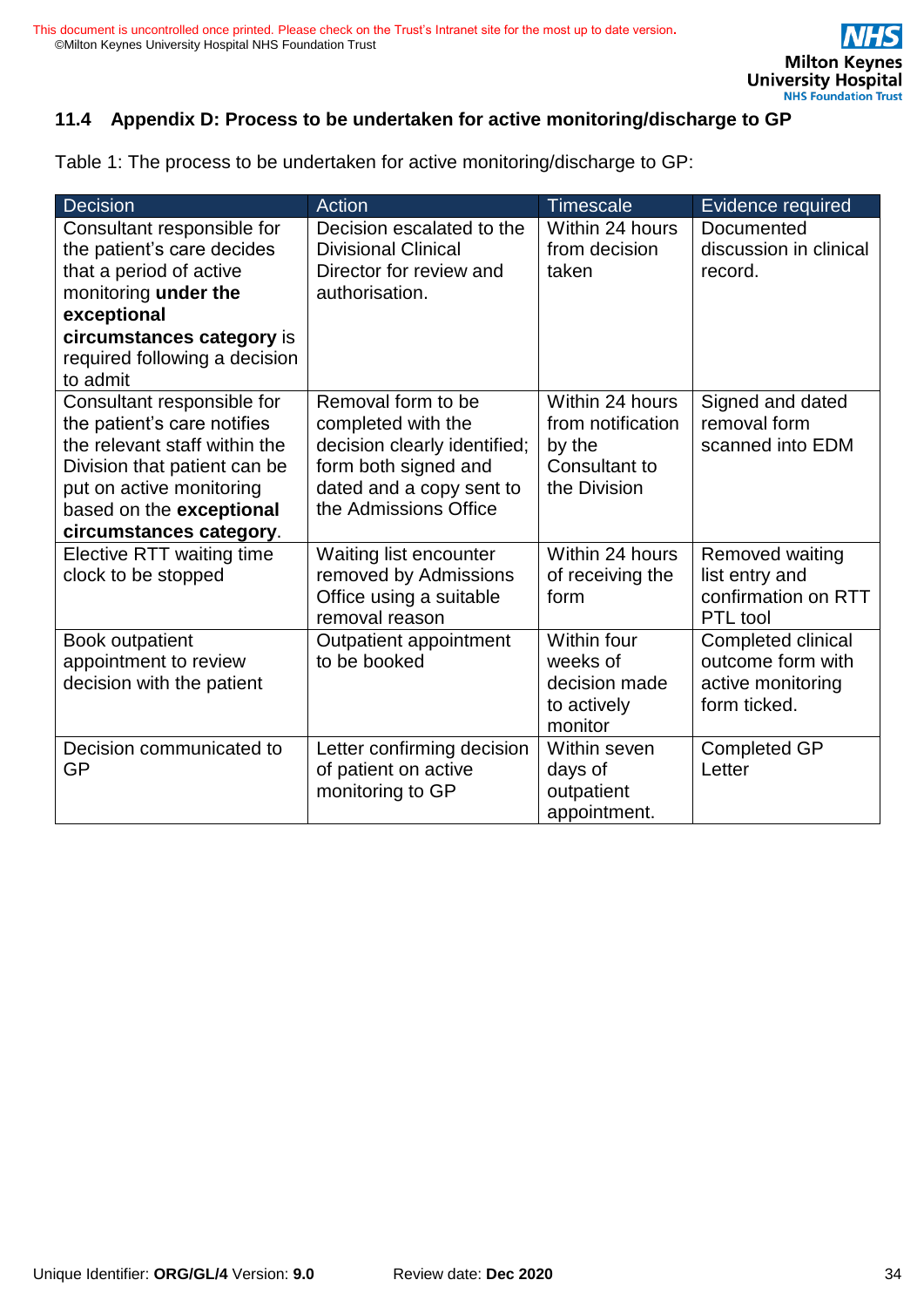

### **11.5 Appendix E: Removal from the Waiting List Form**

**Removal from the Waiting List Form** 

| <b>Consultant Name:</b>                                                                            | <b>MRN:</b>                                                                                            |
|----------------------------------------------------------------------------------------------------|--------------------------------------------------------------------------------------------------------|
| <b>Patients Name:</b>                                                                              | D.O.B.:                                                                                                |
| Date:                                                                                              |                                                                                                        |
| <b>Procedure listed for:</b>                                                                       |                                                                                                        |
| <b>Admissions comments:</b> (insert reason why the patient is to be removed from the waiting list) |                                                                                                        |
| *Please attach form with all relevant information i.e. proforma / last clinic letter etc.*         |                                                                                                        |
|                                                                                                    |                                                                                                        |
|                                                                                                    |                                                                                                        |
|                                                                                                    |                                                                                                        |
| Section 1 - Patient to be removed                                                                  |                                                                                                        |
| <b>Remove from W/L:</b>                                                                            | <b>Discharge back to GP:</b>                                                                           |
|                                                                                                    | <b>OR</b>                                                                                              |
| Please note: A patient can only be                                                                 | Place on a period of                                                                                   |
| placed on active monitoring following the<br>agreement of exceptional circumstances.               | active monitoring:                                                                                     |
| See the Patient Access Policy for further<br>information.                                          | Timescale of<br>active monitoring:                                                                     |
| Section 2 - Patient not to be removed                                                              |                                                                                                        |
|                                                                                                    |                                                                                                        |
| Do not remove from<br>W/L:                                                                         | <b>Review back in</b><br>clinic:                                                                       |
|                                                                                                    |                                                                                                        |
|                                                                                                    | <b>Clinical review / Consultant comments:</b> (Insert comments – if clinically appropriate to remove / |
| do not remove)                                                                                     |                                                                                                        |
|                                                                                                    |                                                                                                        |

**Clinical Signature:** Date:

General Manage Name: **Date:** Date:

**General Manager Signature:**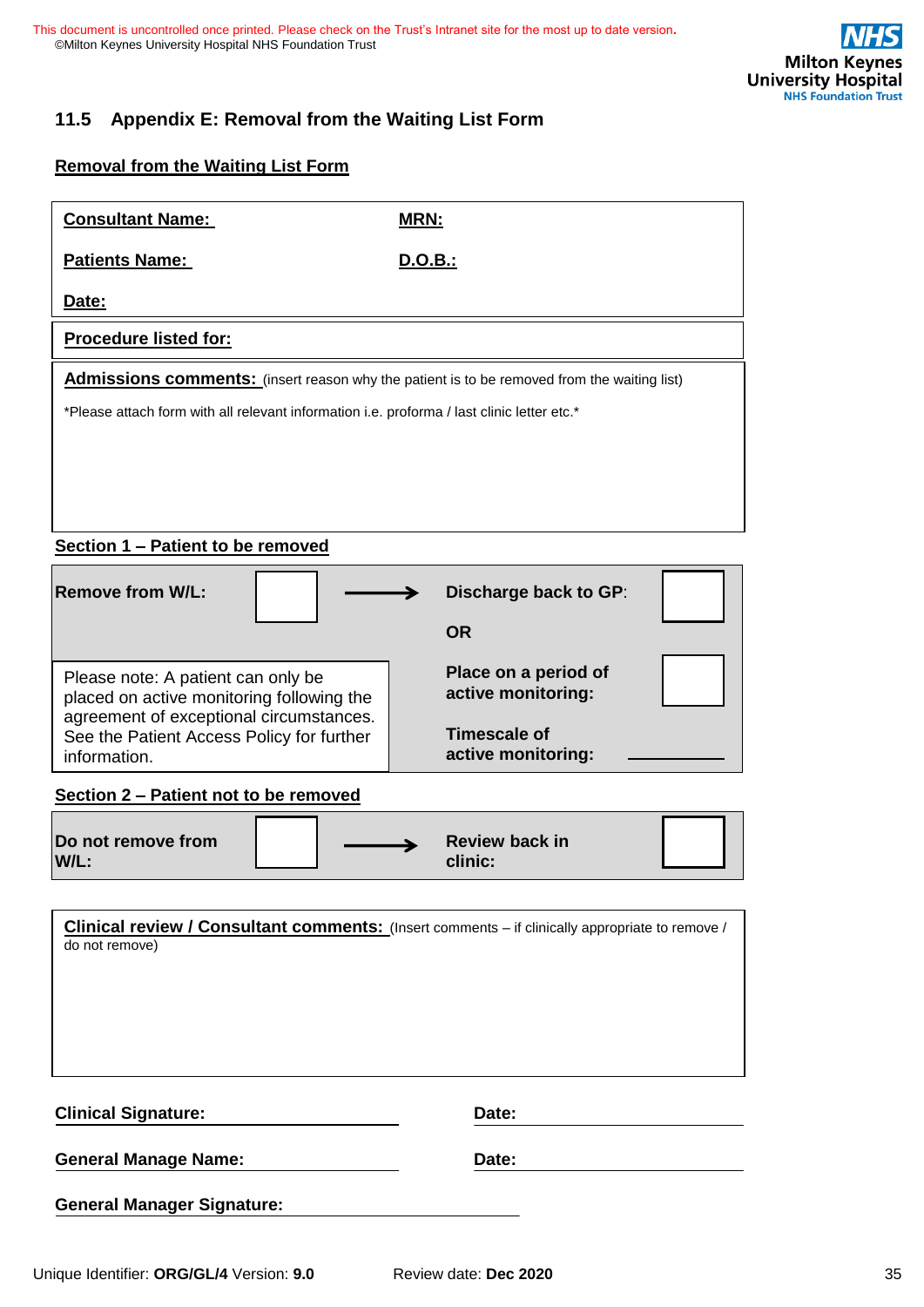

### **11.6 Appendix F: Letter to Patient and GP - Medically Unfit**

Standing Way Eaglestone Milton Keynes MK6 5LD

01908 660033 [www.mkhospital.nhs.uk](http://www.mkhospital.nhs.uk/)

**Hospital No**: **NHS No:** 

<DATE>

<GP Address>

Dear <GP Name>

[Patient name] is currently on our waiting list for [insert procedure].

[Patient name] is currently not fit for surgery due to [insert problem] and it is anticipated that this will be the case for a period greater than two weeks.

As part of our commitment to patient safety and in accordance with Trust policy, the patient's medical records have been clinically reviewed and further to this;

A. [Patient name] has been discharged back to your care and their name removed from our elective waiting list.

#### [Include B if patient waiting 34 weeks plus]

B. At the time of this decision being made, your patient has been waiting for elective surgery for greater than 34 weeks. Should your patient become fit for this procedure within four months of the date of this letter, please re-refer including the text *'PRIOR LONG WAIT – NOT OPERATED'*. We will endeavour to expedite the patient's operative care (within 18-weeks of re-Referral) in these circumstances with rapid discussion with their surgeon and early pre-operative assessment.'

Yours sincerely

[Consultant or member of the clinical team]

**Copy**  <Patient Name> <Patient Address>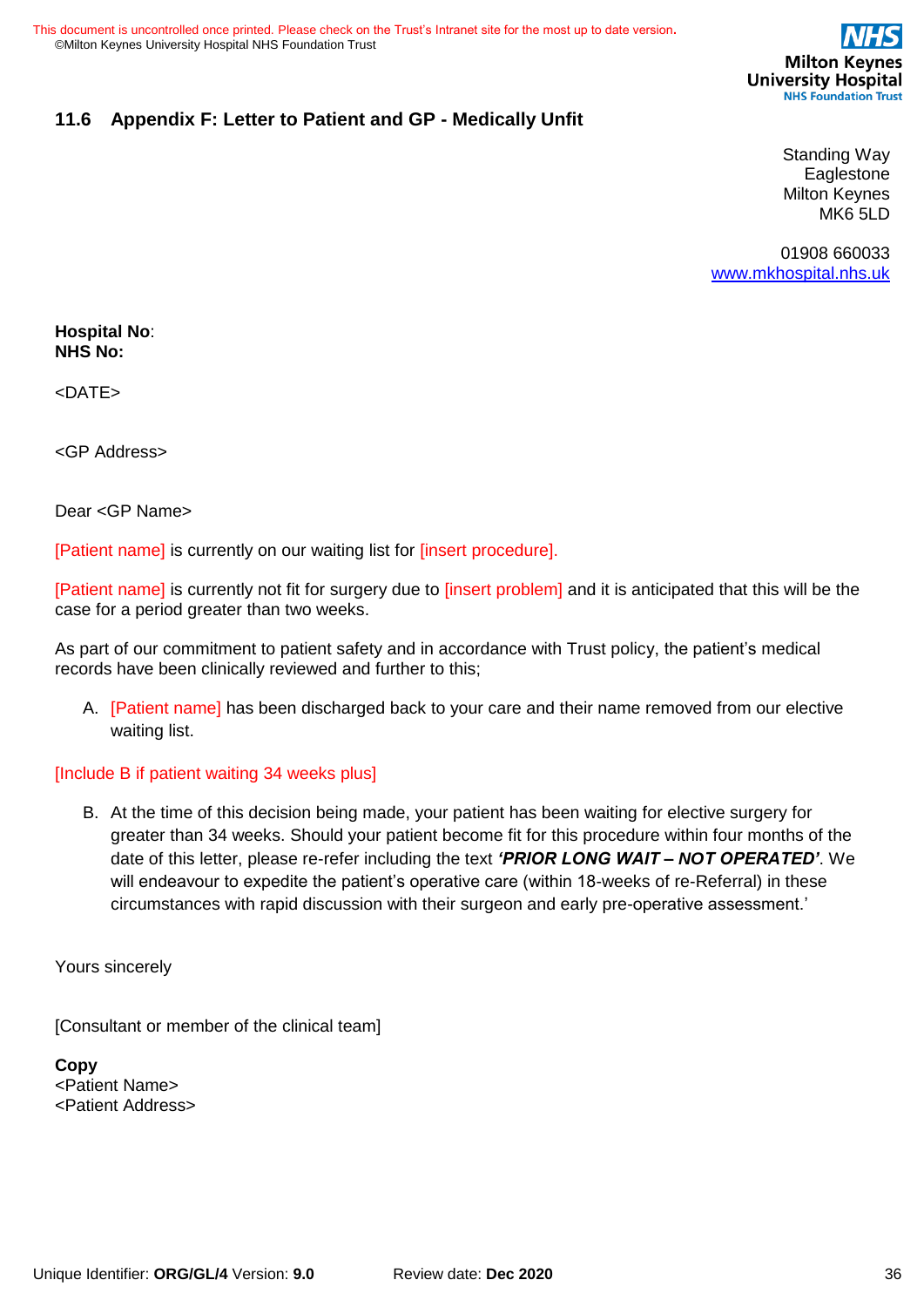

### **11.7 Appendix G: Letter to Patient and GP – Patient Declined Treatment**

Standing Way Eaglestone Milton Keynes MK6 5LD

01908 660033 [www.mkhospital.nhs.uk](http://www.mkhospital.nhs.uk/)

#### **Hospital No: NHS No:**

<DATE>

<Patient Name> <Patient Address>

Dear <Patient Name>

I understand that following your recent contact with our admissions office, you have indicated that you no longer wish to have [insert procedure].

As part of our commitment to patient safety and in accordance with Trust policy, your medical records have been clinically reviewed and further to this, I am happy to discharge you back to your GP. Your name will be removed from the elective waiting list.

Should you change your mind in the future, please return to your GP in order to be re-referred.

Yours sincerely

[Consultant or member of the clinical team]

Copy

<GP Name> <GP Address>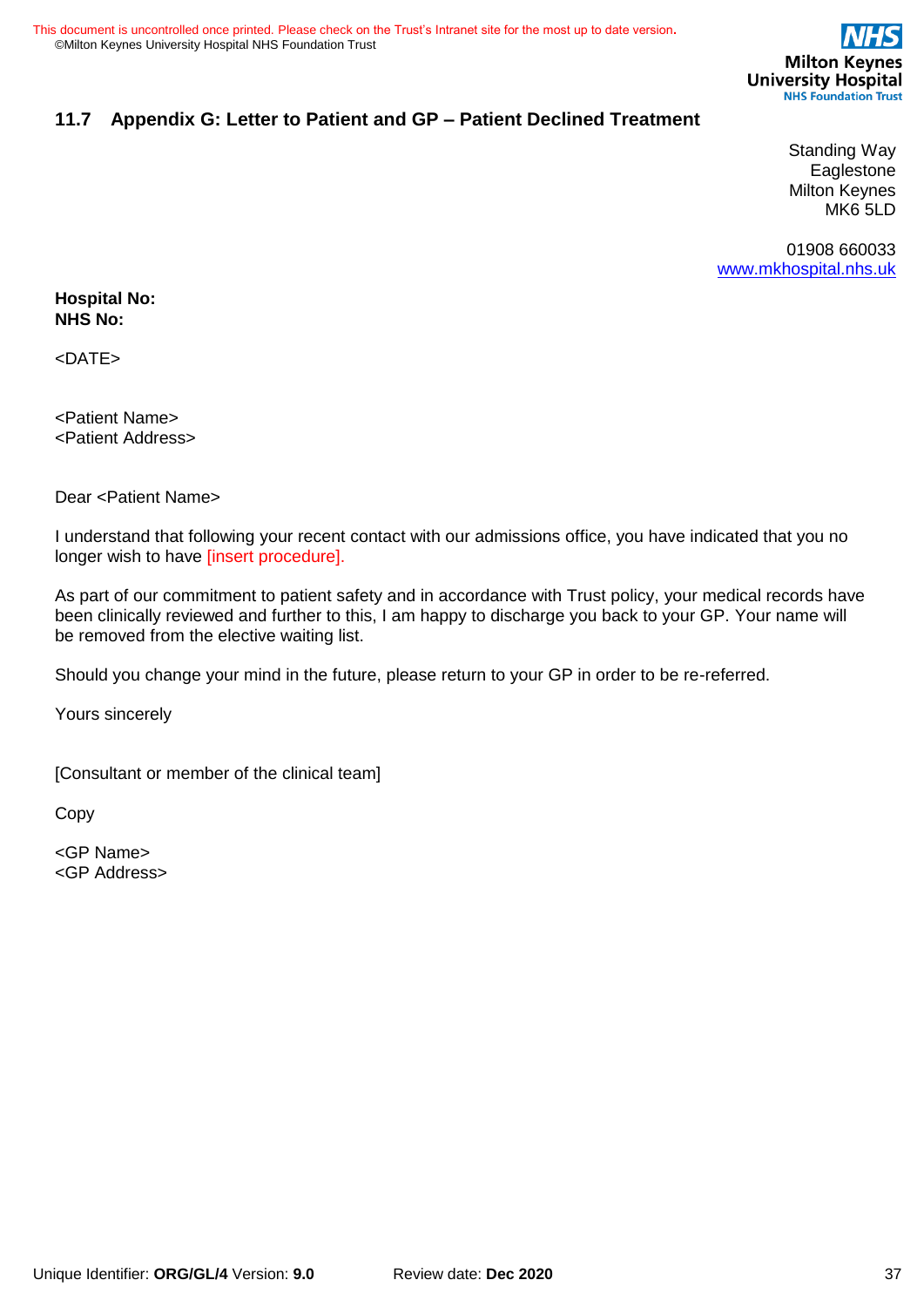

#### **11.8 Appendix H: Letter to Patient and GP – Patient DNA**

**Hospital No: NHS No:** 

<DATE>

Standing Way Eaglestone Milton Keynes MK6 5LD

01908 660033 [www.mkhospital.nhs.uk](http://www.mkhospital.nhs.uk/)

<Patient Name> <Patient Address>

Dear <Patient Name>

I am writing to you to inform you that you did not attend on <Date> for [insert procedure].

As part of our commitment to patient safety and in accordance with Trust policy, your medical records have been clinically reviewed and further to this;

#### (Delete A or B as appropriate)

- A. A further date for surgery will be offered to you in due course.
- B. You have been discharged you back to your GP. Should you decide you still require treatment, please contact your GP for a re-referral.

Yours sincerely

[Consultant or member of the clinical team]

Copy

<GP Name> <GP Address>